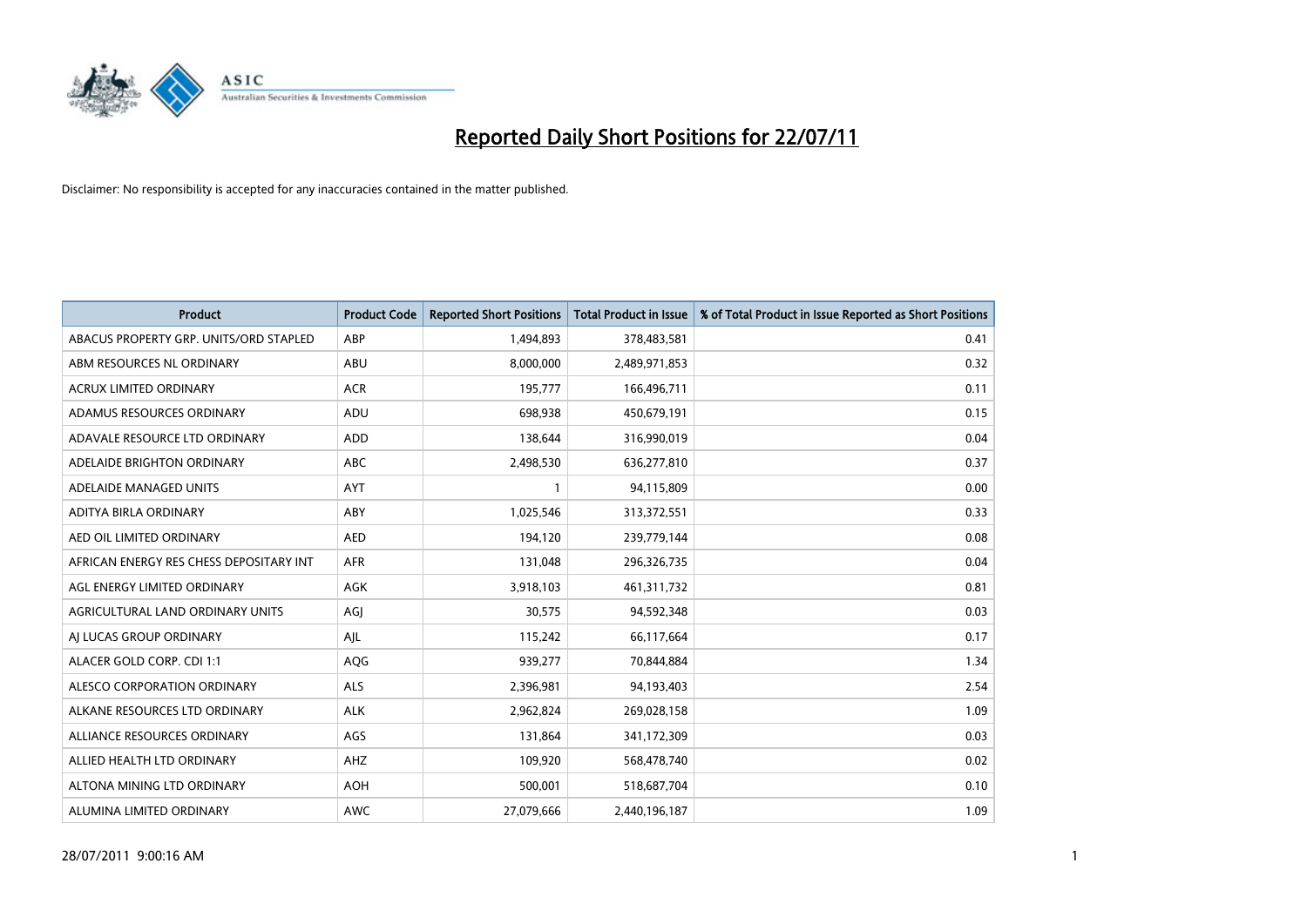

| <b>Product</b>                          | <b>Product Code</b> | <b>Reported Short Positions</b> | <b>Total Product in Issue</b> | % of Total Product in Issue Reported as Short Positions |
|-----------------------------------------|---------------------|---------------------------------|-------------------------------|---------------------------------------------------------|
| AMADEUS ENERGY ORDINARY                 | AMU                 | 595,537                         | 292,723,471                   | 0.21                                                    |
| AMALGAMATED HOLDINGS ORDINARY           | AHD                 | 1,504                           | 157,471,848                   | 0.00                                                    |
| AMCOR LIMITED ORDINARY                  | <b>AMC</b>          | 8,689,863                       | 1,227,469,819                 | 0.69                                                    |
| AMP LIMITED ORDINARY                    | AMP                 | 9,632,260                       | 2,811,693,913                 | 0.33                                                    |
| AMPELLA MINING ORDINARY                 | <b>AMX</b>          | 662,204                         | 204,885,108                   | 0.32                                                    |
| ANSELL LIMITED ORDINARY                 | <b>ANN</b>          | 3,078,346                       | 133,011,550                   | 2.31                                                    |
| ANTARES ENERGY LTD ORDINARY             | <b>AZZ</b>          | 76,232                          | 268,479,139                   | 0.03                                                    |
| ANZ BANKING GRP LTD ORDINARY            | ANZ                 | 9,887,464                       | 2,628,863,651                 | 0.36                                                    |
| APA GROUP STAPLED SECURITIES            | APA                 | 9,907,367                       | 634,116,029                   | 1.55                                                    |
| APEX MINERALS NL ORDINARY               | <b>AXM</b>          | 885.146                         | 5,550,243,713                 | 0.02                                                    |
| APN EUROPEAN RETAIL UNITS STAPLED SEC.  | <b>AEZ</b>          | 11,832                          | 544,910,660                   | 0.00                                                    |
| APN NEWS & MEDIA ORDINARY               | <b>APN</b>          | 21,274,550                      | 618,568,292                   | 3.44                                                    |
| AQUARIUS PLATINUM. ORDINARY             | <b>AOP</b>          | 1,836,994                       | 470,167,206                   | 0.37                                                    |
| AQUILA RESOURCES ORDINARY               | <b>AQA</b>          | 4,203,369                       | 374,368,499                   | 1.11                                                    |
| ARAFURA RESOURCE LTD ORDINARY           | ARU                 | 5,411,852                       | 367,980,342                   | 1.45                                                    |
| ARB CORPORATION ORDINARY                | <b>ARP</b>          | 3.990                           | 72,481,302                    | 0.00                                                    |
| ARDENT LEISURE GROUP STAPLED SECURITIES | AAD                 | 456,202                         | 318,147,978                   | 0.12                                                    |
| ARISTOCRAT LEISURE ORDINARY             | ALL                 | 26,193,192                      | 536,480,307                   | 4.91                                                    |
| ASCIANO LIMITED ORDINARY                | <b>AIO</b>          | 19,705,407                      | 2,926,103,883                 | 0.67                                                    |
| ASG GROUP LIMITED ORDINARY              | ASZ                 | 124,554                         | 169,117,796                   | 0.07                                                    |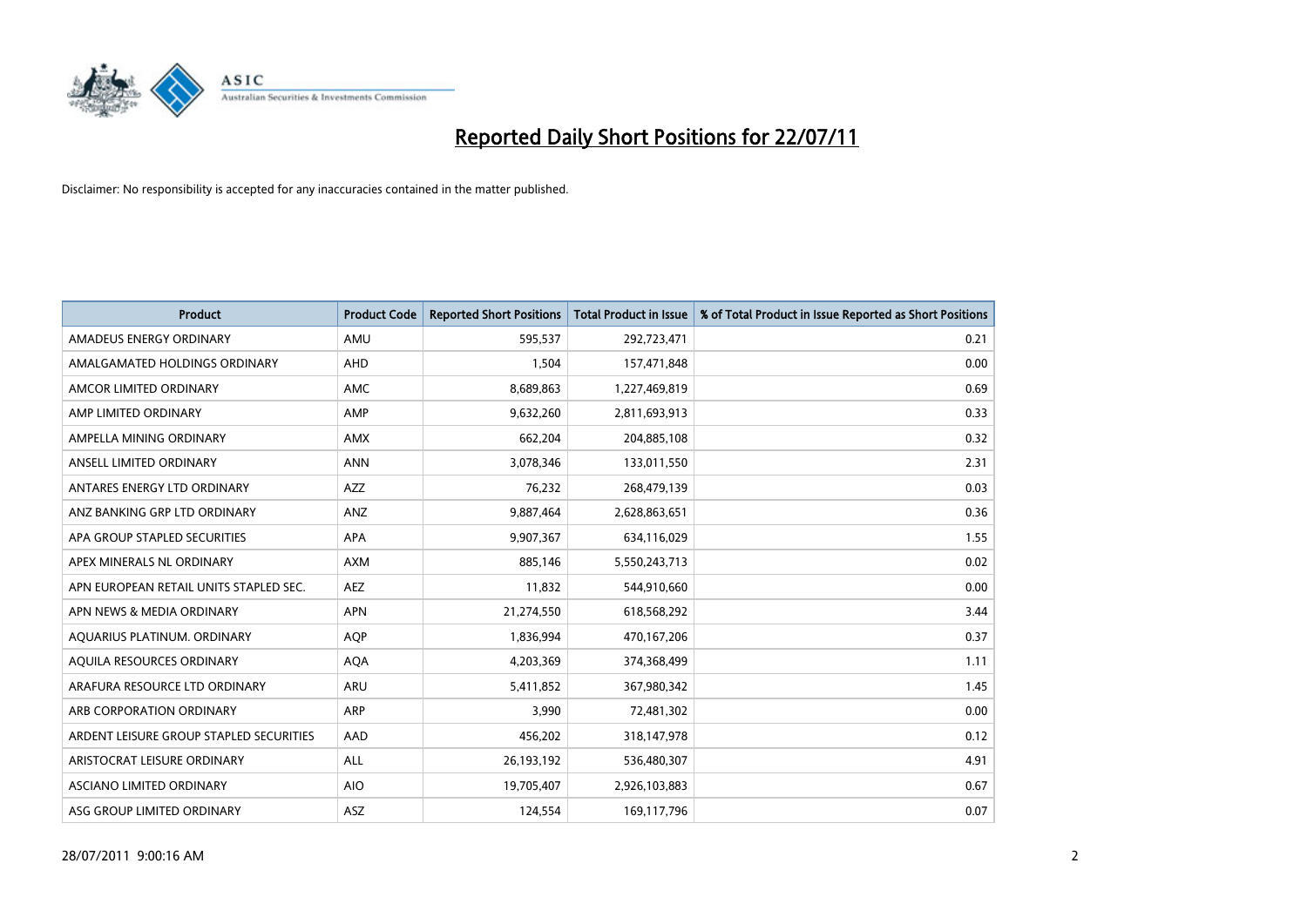

| <b>Product</b>                          | <b>Product Code</b> | <b>Reported Short Positions</b> | Total Product in Issue | % of Total Product in Issue Reported as Short Positions |
|-----------------------------------------|---------------------|---------------------------------|------------------------|---------------------------------------------------------|
| ASPEN GROUP ORD/UNITS STAPLED           | <b>APZ</b>          | 1,177,915                       | 579,826,041            | 0.21                                                    |
| ASPIRE MINING LTD ORDINARY              | <b>AKM</b>          | 323,371                         | 539,971,483            | 0.06                                                    |
| <b>ASTON RES LTD ORDINARY</b>           | <b>AZT</b>          | 518,146                         | 204,527,604            | 0.24                                                    |
| ASTRO JAP PROP GROUP STAPLED SECURITIES | AJA                 | 18,432                          | 58,445,002             | 0.04                                                    |
| ASX LIMITED ORDINARY                    | <b>ASX</b>          | 1,546,176                       | 175,136,729            | 0.88                                                    |
| ATLANTIC LIMITED ORDINARY               | ATI                 | 20,575                          | 113,606,216            | 0.02                                                    |
| ATLAS IRON LIMITED ORDINARY             | <b>AGO</b>          | 9,494,939                       | 825,891,142            | 1.14                                                    |
| AURORA OIL & GAS ORDINARY               | <b>AUT</b>          | 3,101,721                       | 409,865,343            | 0.76                                                    |
| AUSDRILL LIMITED ORDINARY               | ASL                 | 93,612                          | 301,452,517            | 0.03                                                    |
| AUSENCO LIMITED ORDINARY                | AAX                 | 1,222,435                       | 122,987,022            | 0.99                                                    |
| AUSGOLD LIMITED ORDINARY                | <b>AUC</b>          | 40,000                          | 75,703,983             | 0.05                                                    |
| <b>AUSTAL LIMITED ORDINARY</b>          | ASB                 | 205,538                         | 188,069,638            | 0.11                                                    |
| <b>AUSTAR UNITED ORDINARY</b>           | <b>AUN</b>          | 1,541,590                       | 1,271,505,737          | 0.12                                                    |
| AUSTBROKERS HOLDINGS ORDINARY           | <b>AUB</b>          | 614                             | 54,658,736             | 0.00                                                    |
| AUSTIN ENGINEERING ORDINARY             | ANG                 | 50,970                          | 71,864,403             | 0.06                                                    |
| <b>AUSTRALAND ASSETS ASSETS</b>         | AAZPB               | 1,168                           | 2,750,000              | 0.04                                                    |
| AUSTRALAND PROPERTY STAPLED SECURITY    | <b>ALZ</b>          | 688,334                         | 576,846,597            | 0.12                                                    |
| AUSTRALIAN AGRICULT. ORDINARY           | <b>AAC</b>          | 1,368,848                       | 311,968,824            | 0.44                                                    |
| <b>AUSTRALIAN EDUCATION UNITS</b>       | <b>AEU</b>          | 625,000                         | 175,465,397            | 0.36                                                    |
| AUSTRALIAN INFRASTR, UNITS/ORDINARY     | <b>AIX</b>          | 1,670,088                       | 620,733,944            | 0.27                                                    |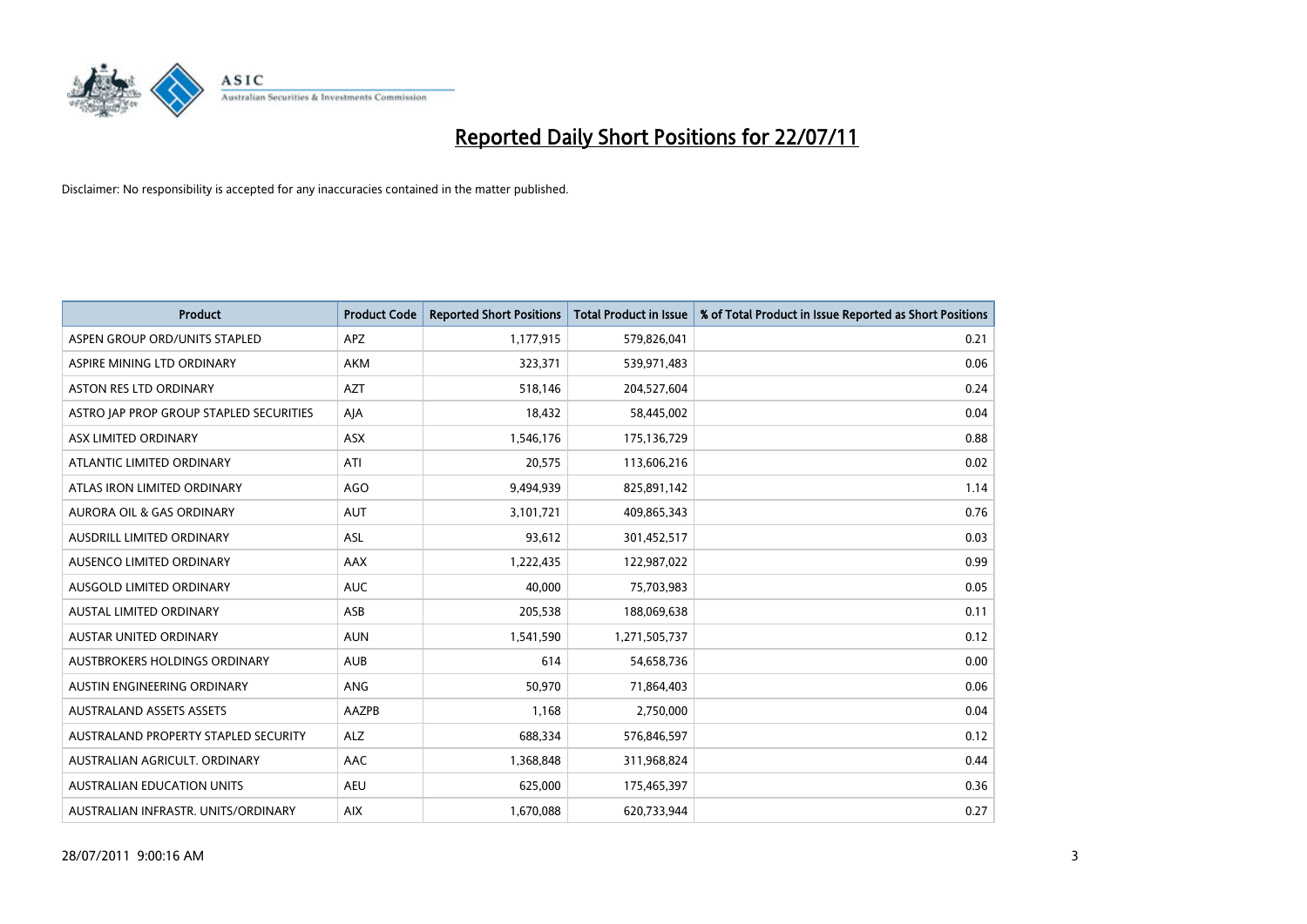

| <b>Product</b>                       | <b>Product Code</b> | <b>Reported Short Positions</b> | <b>Total Product in Issue</b> | % of Total Product in Issue Reported as Short Positions |
|--------------------------------------|---------------------|---------------------------------|-------------------------------|---------------------------------------------------------|
| AUSTRALIAN MINES LTD ORDINARY        | <b>AUZ</b>          | 1,400,000                       | 576,910,315                   | 0.24                                                    |
| AUSTRALIAN PHARM. ORDINARY           | API                 | 841,748                         | 488,115,883                   | 0.16                                                    |
| AUTOMOTIVE HOLDINGS ORDINARY         | <b>AHE</b>          | 7,723                           | 260,579,682                   | 0.00                                                    |
| AVEXA LIMITED ORDINARY               | <b>AVX</b>          | 243,657                         | 847,688,779                   | 0.03                                                    |
| AWE LIMITED ORDINARY                 | AWE                 | 4,795,931                       | 521,871,941                   | 0.93                                                    |
| AZUMAH RESOURCES ORDINARY            | <b>AZM</b>          | 243,919                         | 281,650,356                   | 0.09                                                    |
| <b>BANDANNA ENERGY ORDINARY</b>      | <b>BND</b>          | 52,775                          | 427,175,482                   | 0.01                                                    |
| BANK OF QUEENSLAND. ORDINARY         | <b>BOQ</b>          | 4,401,700                       | 225,369,547                   | 1.92                                                    |
| <b>BASE RES LIMITED ORDINARY</b>     | <b>BSE</b>          | 702,408                         | 165,341,114                   | 0.42                                                    |
| <b>BATHURST RESOURCES ORDINARY</b>   | <b>BTU</b>          | 6,363,431                       | 667,907,997                   | 0.94                                                    |
| <b>BAUXITE RESOURCE LTD ORDINARY</b> | <b>BAU</b>          | 109,797                         | 235,379,896                   | 0.05                                                    |
| <b>BC IRON LIMITED ORDINARY</b>      | <b>BCI</b>          | 184,569                         | 94,381,000                    | 0.20                                                    |
| BEACH ENERGY LIMITED ORDINARY        | <b>BPT</b>          | 3,830,744                       | 1,103,127,711                 | 0.34                                                    |
| BEADELL RESOURCE LTD ORDINARY        | <b>BDR</b>          | 1,224,763                       | 657,906,946                   | 0.18                                                    |
| BENDIGO AND ADELAIDE ORDINARY        | <b>BEN</b>          | 6,535,864                       | 360,301,182                   | 1.80                                                    |
| BERKELEY RESOURCES ORDINARY          | <b>BKY</b>          | 667,777                         | 174,298,273                   | 0.38                                                    |
| BETASHARES ASX RES ETF UNITS         | <b>ORE</b>          | 158,220                         | 4,519,432                     | 3.50                                                    |
| BHP BILLITON LIMITED ORDINARY        | <b>BHP</b>          | 41,926,690                      | 3,211,496,105                 | 1.30                                                    |
| <b>BILLABONG ORDINARY</b>            | <b>BBG</b>          | 18,432,811                      | 254,037,587                   | 7.26                                                    |
| <b>BIOTA HOLDINGS ORDINARY</b>       | <b>BTA</b>          | 2,109,965                       | 181,417,556                   | 1.15                                                    |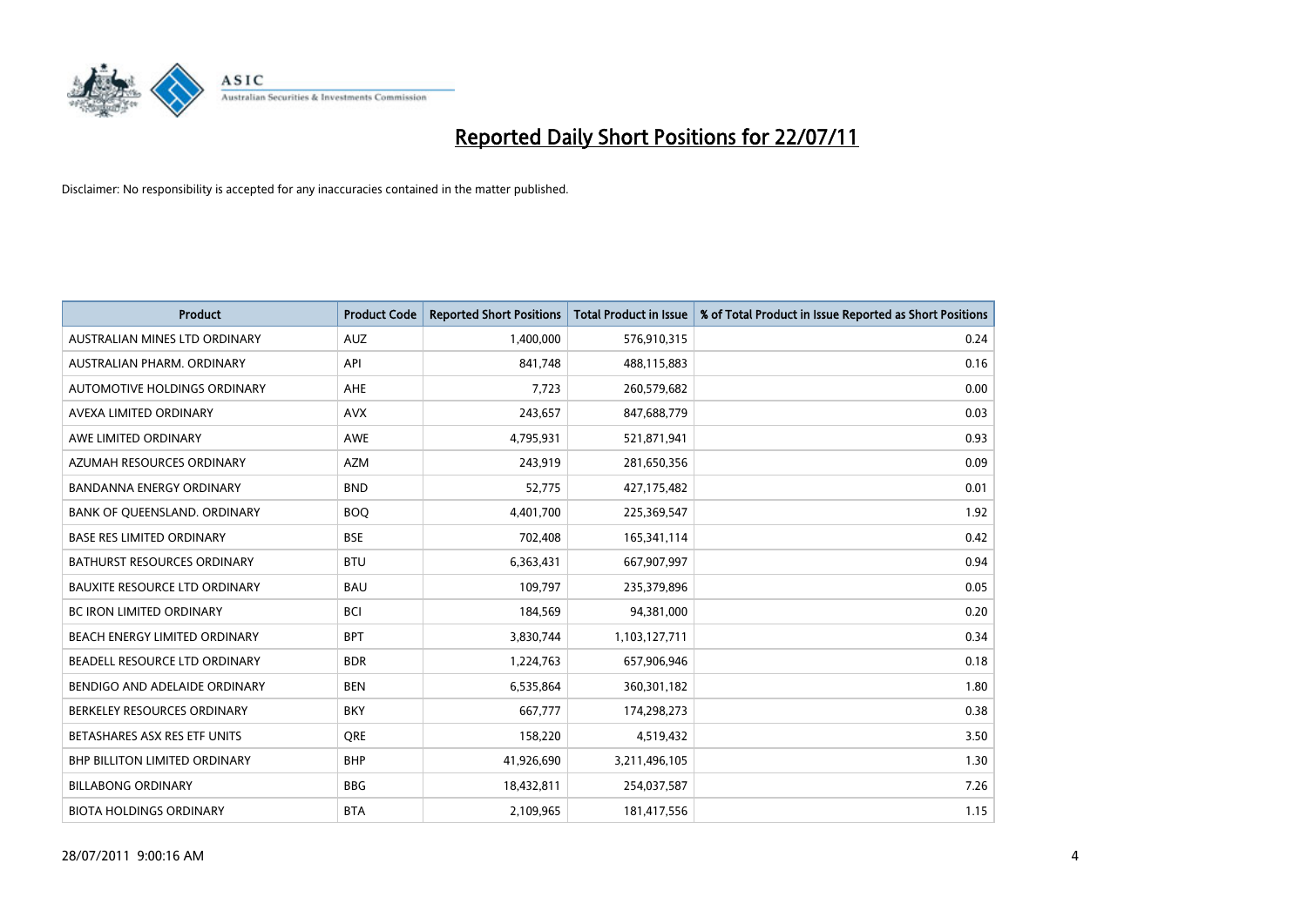

| <b>Product</b>                       | <b>Product Code</b> | <b>Reported Short Positions</b> | <b>Total Product in Issue</b> | % of Total Product in Issue Reported as Short Positions |
|--------------------------------------|---------------------|---------------------------------|-------------------------------|---------------------------------------------------------|
| <b>BISALLOY STEEL ORDINARY</b>       | <b>BIS</b>          | 84.480                          | 216,455,965                   | 0.04                                                    |
| BKI INVESTMENT LTD ORDINARY          | BKI                 | 508                             | 422,863,407                   | 0.00                                                    |
| <b>BLACKMORES LIMITED ORDINARY</b>   | <b>BKL</b>          | 9,800                           | 16,746,703                    | 0.06                                                    |
| <b>BLACKTHORN RESOURCES ORDINARY</b> | <b>BTR</b>          | 35,848                          | 122,918,000                   | 0.03                                                    |
| <b>BLUESCOPE STEEL LTD ORDINARY</b>  | <b>BSL</b>          | 86,991,641                      | 1,842,207,385                 | 4.67                                                    |
| <b>BOART LONGYEAR ORDINARY</b>       | <b>BLY</b>          | 7,135,447                       | 461,163,412                   | 1.52                                                    |
| <b>BOOM LOGISTICS ORDINARY</b>       | <b>BOL</b>          | 337,999                         | 465,011,147                   | 0.07                                                    |
| BORAL LIMITED, ORDINARY              | <b>BLD</b>          | 40,198,170                      | 729,925,990                   | 5.51                                                    |
| BOTSWANA METALS LTD ORDINARY         | <b>BML</b>          | 7,000                           | 143,717,013                   | 0.00                                                    |
| <b>BOW ENERGY LIMITED ORDINARY</b>   | <b>BOW</b>          | 6,857,725                       | 350,517,229                   | 1.96                                                    |
| <b>BRADKEN LIMITED ORDINARY</b>      | <b>BKN</b>          | 819,187                         | 161,837,406                   | 0.49                                                    |
| <b>BRAMBLES LIMITED ORDINARY</b>     | <b>BXB</b>          | 18,995,166                      | 1,479,383,874                 | 1.27                                                    |
| <b>BREVILLE GROUP LTD ORDINARY</b>   | <b>BRG</b>          | 2,739                           | 129,995,322                   | 0.00                                                    |
| <b>BRICKWORKS LIMITED ORDINARY</b>   | <b>BKW</b>          | 43,055                          | 147,567,333                   | 0.03                                                    |
| <b>BROCKMAN RESOURCES ORDINARY</b>   | <b>BRM</b>          | 75,788                          | 144,803,151                   | 0.05                                                    |
| BT INVESTMENT MNGMNT ORDINARY        | <b>BTT</b>          | 619,670                         | 160,000,000                   | 0.38                                                    |
| <b>BURU ENERGY ORDINARY</b>          | <b>BRU</b>          | 5,233,251                       | 182,840,549                   | 2.87                                                    |
| <b>BWP TRUST ORDINARY UNITS</b>      | <b>BWP</b>          | 964,576                         | 520,012,793                   | 0.17                                                    |
| CABCHARGE AUSTRALIA ORDINARY         | CAB                 | 758,034                         | 120,437,014                   | 0.61                                                    |
| CALTEX AUSTRALIA ORDINARY            | <b>CTX</b>          | 6,754,622                       | 270,000,000                   | 2.46                                                    |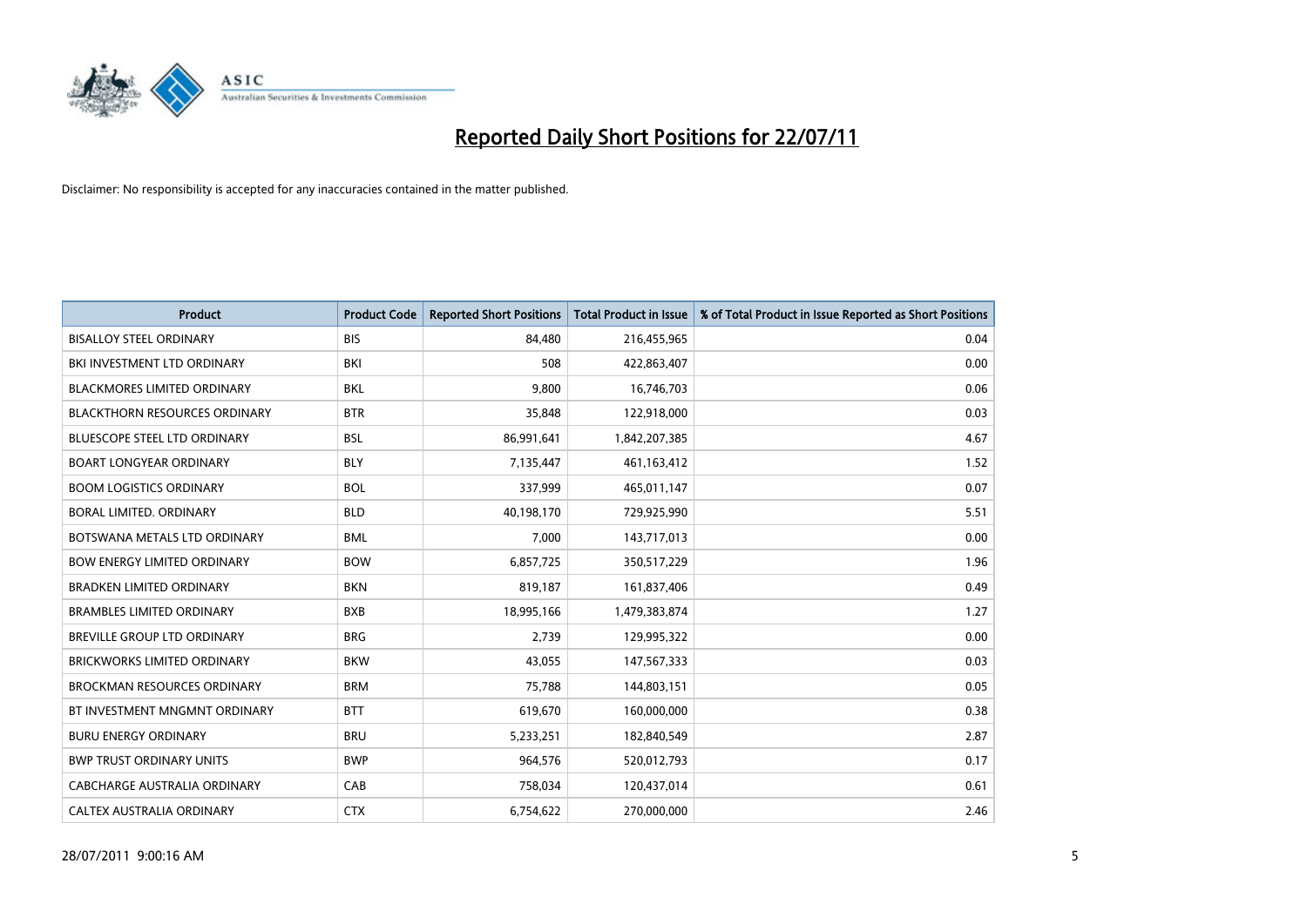

| <b>Product</b>                                | <b>Product Code</b> | <b>Reported Short Positions</b> | <b>Total Product in Issue</b> | % of Total Product in Issue Reported as Short Positions |
|-----------------------------------------------|---------------------|---------------------------------|-------------------------------|---------------------------------------------------------|
| <b>CAMPBELL BROTHERS ORDINARY</b>             | <b>CPB</b>          | 88,488                          | 67,503,411                    | 0.14                                                    |
| CAPE LAMBERT RES LTD ORDINARY                 | <b>CFE</b>          | 1,272,090                       | 626,299,603                   | 0.20                                                    |
| CARABELLA RES LTD ORDINARY                    | <b>CLR</b>          | 524,441                         | 81,626,580                    | 0.64                                                    |
| <b>CARBON ENERGY ORDINARY</b>                 | <b>CNX</b>          | 664,624                         | 698,517,858                   | 0.08                                                    |
| CARNARVON PETROLEUM ORDINARY                  | <b>CVN</b>          | 2,808,966                       | 690,320,634                   | 0.40                                                    |
| <b>CARNEGIE WAVE ENERGY ORDINARY</b>          | <b>CWE</b>          | 83,000                          | 899,087,627                   | 0.01                                                    |
| <b>CARPATHIAN RESOURCES ORDINARY</b>          | <b>CPN</b>          | 75.000                          | 265,533,501                   | 0.03                                                    |
| CARPENTARIA EXP. LTD ORDINARY                 | CAP                 | 9,777                           | 98,741,301                    | 0.01                                                    |
| CARSALES.COM LTD ORDINARY                     | <b>CRZ</b>          | 10,320,017                      | 233,679,722                   | 4.41                                                    |
| CASH CONVERTERS ORD/DIV ACCESS                | CCV                 | 181,732                         | 379,761,025                   | 0.04                                                    |
| <b>CASPIAN OIL &amp; GAS ORDINARY</b>         | <b>CIG</b>          | 50,000                          | 1,331,500,513                 | 0.00                                                    |
| CATALPA RESOURCES ORDINARY                    | CAH                 | 172,245                         | 178,095,822                   | 0.08                                                    |
| <b>CEC GROUP LIMITED ORDINARY</b>             | <b>CEG</b>          | 1,750                           | 79,662,662                    | 0.00                                                    |
| <b>CELLNET GROUP ORDINARY</b>                 | <b>CLT</b>          | 1,342                           | 61,286,754                    | 0.00                                                    |
| CENTRAL PETROLEUM ORDINARY                    | <b>CTP</b>          | 11,455                          | 982,298,842                   | 0.00                                                    |
| CENTRO PROPERTIES UNITS/ORD STAPLED           | <b>CNP</b>          | 6,692                           | 972,414,514                   | 0.00                                                    |
| <b>CENTRO RETAIL GROUP STAPLED SECURITIES</b> | <b>CER</b>          | 606,507                         | 2,286,399,424                 | 0.02                                                    |
| CERAMIC FUEL CELLS ORDINARY                   | <b>CFU</b>          | 1,167,073                       | 1,201,353,566                 | 0.09                                                    |
| <b>CFS RETAIL PROPERTY UNITS</b>              | <b>CFX</b>          | 44,735,577                      | 2,839,591,911                 | 1.56                                                    |
| CGA MINING LIMITED ORDINARY                   | <b>CGX</b>          | 53,282                          | 333,425,726                   | 0.02                                                    |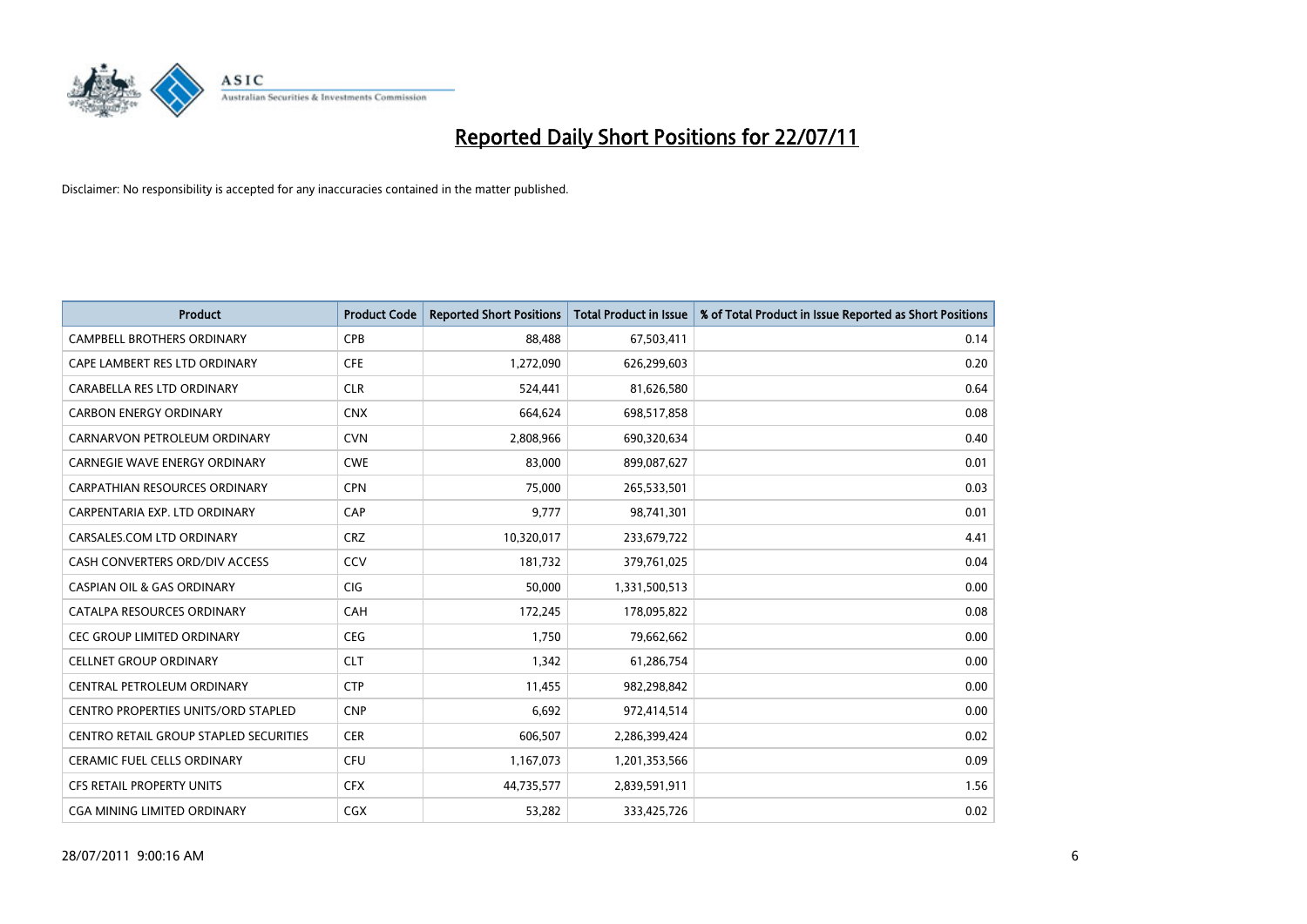

| <b>Product</b>                          | <b>Product Code</b> | <b>Reported Short Positions</b> | <b>Total Product in Issue</b> | % of Total Product in Issue Reported as Short Positions |
|-----------------------------------------|---------------------|---------------------------------|-------------------------------|---------------------------------------------------------|
| <b>CHALICE GOLD MINES ORDINARY</b>      | <b>CHN</b>          | 200                             | 250,030,886                   | 0.00                                                    |
| CHALLENGER DIV.PRO. STAPLED UNITS       | <b>CDI</b>          | 108,576                         | 906,046,047                   | 0.01                                                    |
| CHALLENGER INFRAST. STAPLED UNITS       | <b>CIF</b>          | 8,204                           | 316,223,785                   | 0.00                                                    |
| CHALLENGER LIMITED ORDINARY             | <b>CGF</b>          | 7,267,572                       | 496,747,954                   | 1.45                                                    |
| <b>CHANDLER MACLEOD LTD ORDINARY</b>    | <b>CMG</b>          | 11,970                          | 466,466,720                   | 0.00                                                    |
| CHARTER HALL GROUP STAPLED US PROHIBIT. | CHC                 | 283,662                         | 307,866,815                   | 0.09                                                    |
| <b>CHARTER HALL OFFICE UNIT</b>         | COO                 | 1,592,319                       | 493,319,730                   | 0.32                                                    |
| <b>CHARTER HALL RETAIL UNITS</b>        | <b>COR</b>          | 677,215                         | 302,162,079                   | 0.22                                                    |
| CHEMGENEX PHARMACEUT ORDINARY           | <b>CXS</b>          | 2,225                           | 313,558,870                   | 0.00                                                    |
| CITIGOLD CORP LTD ORDINARY              | <b>CTO</b>          | 2,059,217                       | 1,105,078,301                 | 0.18                                                    |
| <b>CLARIUS GRP LTD ORDINARY</b>         | <b>CND</b>          | 192,612                         | 88,161,315                    | 0.22                                                    |
| CLINUVEL PHARMACEUT. ORDINARY           | <b>CUV</b>          | 4,127                           | 30,381,706                    | 0.01                                                    |
| <b>CLOUGH LIMITED ORDINARY</b>          | <b>CLO</b>          | 127,279                         | 769,801,269                   | 0.01                                                    |
| <b>CO2 GROUP LIMITED ORDINARY</b>       | COZ                 | 651,085                         | 279,457,526                   | 0.23                                                    |
| <b>COAL &amp; ALLIED ORDINARY</b>       | <b>CNA</b>          | 20,085                          | 86,584,735                    | 0.01                                                    |
| COAL OF AFRICA LTD ORDINARY             | <b>CZA</b>          | 424,217                         | 531,139,661                   | 0.08                                                    |
| COALSPUR MINES LTD ORDINARY             | <b>CPL</b>          | 1,327,970                       | 579,768,744                   | 0.21                                                    |
| COALWORKS LIMITED ORDINARY              | <b>CWK</b>          | 2,945,120                       | 149,088,955                   | 1.98                                                    |
| COCA-COLA AMATIL ORDINARY               | <b>CCL</b>          | 6,963,466                       | 758,028,446                   | 0.89                                                    |
| COCHLEAR LIMITED ORDINARY               | COH                 | 1,261,560                       | 56,745,023                    | 2.18                                                    |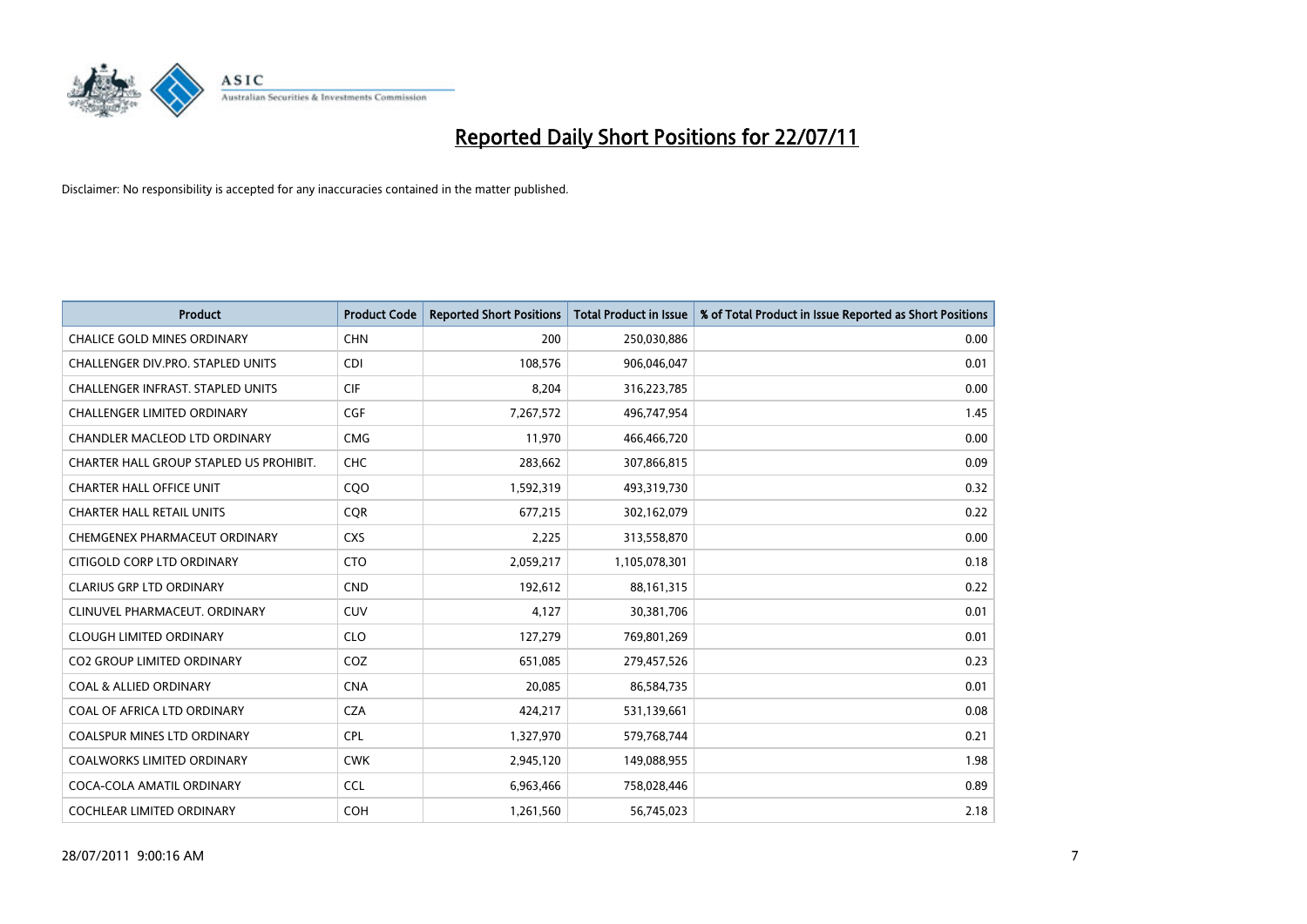

| <b>Product</b>                          | <b>Product Code</b> | <b>Reported Short Positions</b> | <b>Total Product in Issue</b> | % of Total Product in Issue Reported as Short Positions |
|-----------------------------------------|---------------------|---------------------------------|-------------------------------|---------------------------------------------------------|
| <b>COCKATOO COAL ORDINARY</b>           | <b>COK</b>          | 5,654,221                       | 1,016,096,908                 | 0.57                                                    |
| COFFEY INTERNATIONAL ORDINARY           | <b>COF</b>          | 54,290                          | 134,066,081                   | 0.04                                                    |
| <b>COKAL LTD ORDINARY</b>               | <b>CKA</b>          | 392,815                         | 128,585,735                   | 0.31                                                    |
| COMMONWEALTH BANK, ORDINARY             | <b>CBA</b>          | 25,950,336                      | 1,558,647,244                 | 1.64                                                    |
| <b>COMMONWEALTH PROP ORDINARY UNITS</b> | <b>CPA</b>          | 35,929,888                      | 2,449,599,711                 | 1.47                                                    |
| <b>COMPASS RESOURCES ORDINARY</b>       | <b>CMR</b>          | 160,952                         | 147,402,920                   | 0.11                                                    |
| <b>COMPUTERSHARE LTD ORDINARY</b>       | CPU                 | 2,125,055                       | 555,664,059                   | 0.35                                                    |
| CONNECTEAST GROUP STAPLED               | <b>CEU</b>          | 15,383,106                      | 3,940,145,951                 | 0.37                                                    |
| CONQUEST MINING ORDINARY                | <b>COT</b>          | 313,450                         | 583,241,478                   | 0.04                                                    |
| CONSOLIDATED MEDIA, ORDINARY            | <b>CMI</b>          | 3,136,535                       | 561,834,996                   | 0.55                                                    |
| CONTANGO MICROCAP ORDINARY              | <b>CTN</b>          | 7,500                           | 146,423,793                   | 0.01                                                    |
| CONTINENTAL COAL LTD ORDINARY           | <b>CCC</b>          | 739,375                         | 2,415,170,317                 | 0.03                                                    |
| COOPER ENERGY LTD ORDINARY              | <b>COE</b>          | 227,401                         | 292,576,001                   | 0.08                                                    |
| <b>COPPER STRIKE LTD ORDINARY</b>       | <b>CSE</b>          | 714                             | 129,455,571                   | 0.00                                                    |
| <b>CORDLIFE LIMITED ORDINARY</b>        | CBB                 |                                 | 150,887,354                   | 0.00                                                    |
| COUNT FINANCIAL ORDINARY                | COU                 | 626,745                         | 262,247,830                   | 0.24                                                    |
| <b>CROMWELL PROP STAPLED SECURITIES</b> | <b>CMW</b>          | 105,721                         | 964,737,315                   | 0.01                                                    |
| <b>CROWN LIMITED ORDINARY</b>           | <b>CWN</b>          | 2,757,635                       | 754,131,800                   | 0.35                                                    |
| <b>CSG LIMITED ORDINARY</b>             | CSV                 | 966,692                         | 282,567,499                   | 0.34                                                    |
| <b>CSL LIMITED ORDINARY</b>             | <b>CSL</b>          | 7,812,728                       | 527,960,909                   | 1.44                                                    |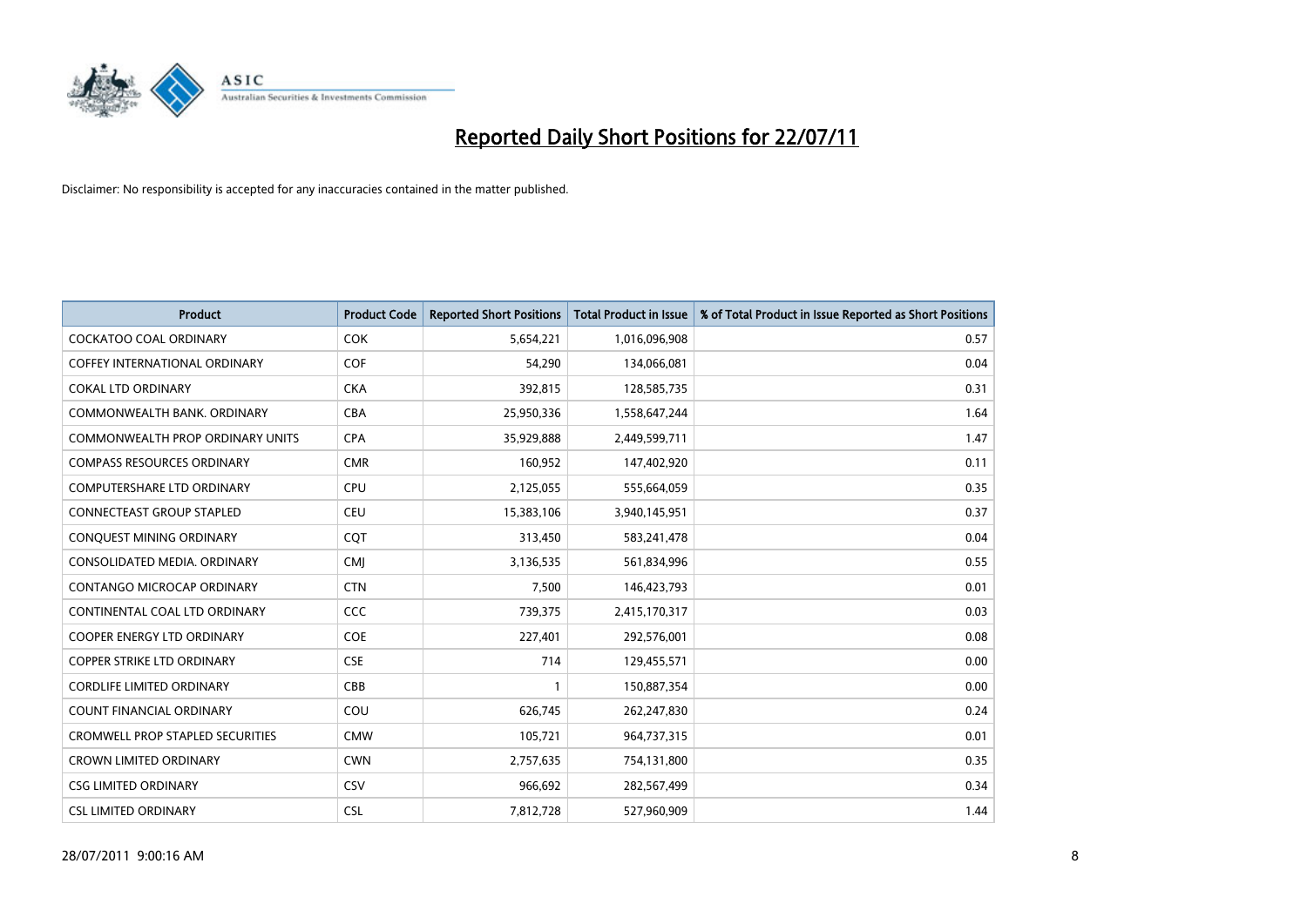

| <b>Product</b>                     | <b>Product Code</b> | <b>Reported Short Positions</b> | <b>Total Product in Issue</b> | % of Total Product in Issue Reported as Short Positions |
|------------------------------------|---------------------|---------------------------------|-------------------------------|---------------------------------------------------------|
| <b>CSR LIMITED ORDINARY</b>        | <b>CSR</b>          | 13,591,628                      | 506,000,315                   | 2.68                                                    |
| <b>CUDECO LIMITED ORDINARY</b>     | CDU                 | 663,036                         | 144,216,264                   | 0.46                                                    |
| <b>CUSTOMERS LIMITED ORDINARY</b>  | <b>CUS</b>          | 65,649                          | 134,869,357                   | 0.04                                                    |
| DART ENERGY LTD ORDINARY           | <b>DTE</b>          | 6,449,042                       | 720,674,545                   | 0.90                                                    |
| DAVID JONES LIMITED ORDINARY       | <b>DIS</b>          | 34,637,119                      | 520,751,395                   | 6.64                                                    |
| DECMIL GROUP LIMITED ORDINARY      | <b>DCG</b>          | 72,435                          | 124,254,568                   | 0.06                                                    |
| DEEP YELLOW LIMITED ORDINARY       | <b>DYL</b>          | 16,874                          | 1,127,534,458                 | 0.00                                                    |
| DEVINE LIMITED ORDINARY            | <b>DVN</b>          | 1,000                           | 634,918,223                   | 0.00                                                    |
| DEXUS PROPERTY GROUP STAPLED UNITS | <b>DXS</b>          | 40,446,510                      | 4,839,024,176                 | 0.81                                                    |
| DISCOVERY METALS LTD ORDINARY      | <b>DML</b>          | 5,064,137                       | 437,114,481                   | 1.15                                                    |
| DOMINO PIZZA ENTERPR ORDINARY      | <b>DMP</b>          | 3                               | 68,407,674                    | 0.00                                                    |
| DOWNER EDI LIMITED ORDINARY        | <b>DOW</b>          | 5,709,201                       | 429,100,296                   | 1.33                                                    |
| DRILLSEARCH ENERGY ORDINARY        | <b>DLS</b>          | 53,169                          | 304,176,742                   | 0.02                                                    |
| DUET GROUP STAPLED US PROHIBIT.    | <b>DUE</b>          | 972,207                         | 909,692,991                   | 0.10                                                    |
| DULUXGROUP LIMITED ORDINARY        | <b>DLX</b>          | 7,104,401                       | 367,456,259                   | 1.92                                                    |
| DWS ADVANCED ORDINARY              | <b>DWS</b>          | 126,430                         | 132,362,763                   | 0.10                                                    |
| <b>EASTERN STAR GAS ORDINARY</b>   | ESG                 | 3,144,084                       | 991,717,041                   | 0.31                                                    |
| ECHO ENTERTAINMENT ORDINARY        | <b>EGP</b>          | 1,438,786                       | 688,019,737                   | 0.21                                                    |
| <b>ELDERS LIMITED ORDINARY</b>     | <b>ELD</b>          | 17,114,486                      | 448,598,480                   | 3.79                                                    |
| ELDORADO GOLD CORP CDI 1:1         | EAU                 | 17,521                          | 11,658,431                    | 0.15                                                    |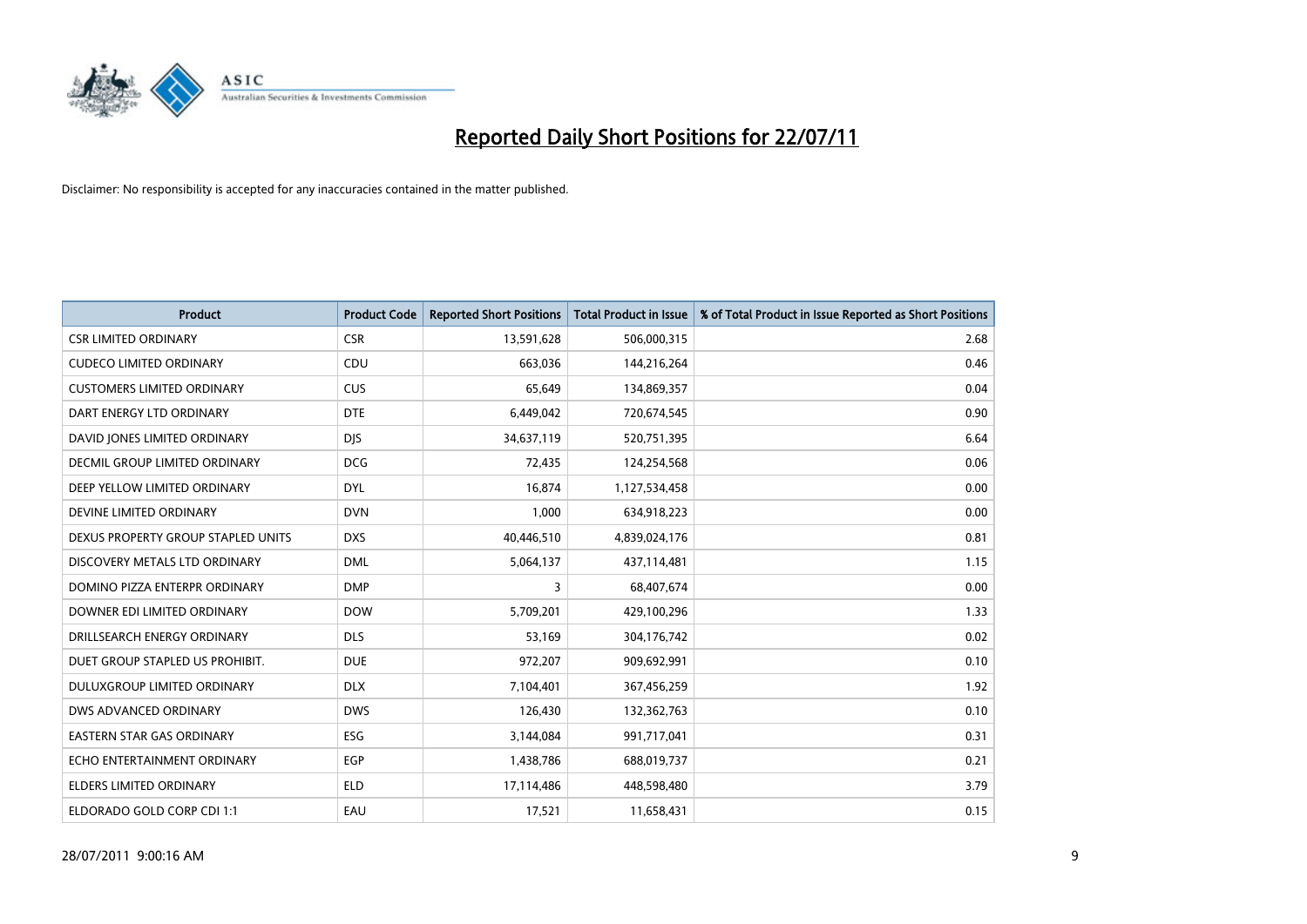

| <b>Product</b>                        | <b>Product Code</b> | <b>Reported Short Positions</b> | <b>Total Product in Issue</b> | % of Total Product in Issue Reported as Short Positions |
|---------------------------------------|---------------------|---------------------------------|-------------------------------|---------------------------------------------------------|
| ELEMENTOS LIMITED ORDINARY            | <b>ELT</b>          | 8                               | 77,068,979                    | 0.00                                                    |
| ELIXIR PETROLEUM LTD ORDINARY         | <b>EXR</b>          | 324,400                         | 188,988,472                   | 0.17                                                    |
| <b>EMECO HOLDINGS ORDINARY</b>        | <b>EHL</b>          | 2,399,611                       | 631,237,586                   | 0.37                                                    |
| ENERGIA MINERALS LTD ORDINARY         | <b>EMX</b>          | 90,821                          | 82,500,005                    | 0.11                                                    |
| <b>ENERGY RESOURCES ORDINARY 'A'</b>  | ERA                 | 4,523,962                       | 190,737,934                   | 2.39                                                    |
| <b>ENERGY WORLD CORPOR, ORDINARY</b>  | <b>EWC</b>          | 21,855,369                      | 1,734,166,672                 | 1.24                                                    |
| <b>ENTEK ENERGY LTD ORDINARY</b>      | ETE                 | 489,903                         | 510,657,387                   | 0.10                                                    |
| ENTELLECT LIMITED ORDINARY            | <b>ESN</b>          | 464,050                         | 952,737,932                   | 0.05                                                    |
| <b>ENVESTRA LIMITED ORDINARY</b>      | <b>ENV</b>          | 3,278,283                       | 1,468,560,201                 | 0.21                                                    |
| EQUATORIAL RES LTD ORDINARY           | EQX                 | 6,902                           | 101,642,922                   | 0.01                                                    |
| EXTRACT RESOURCES ORDINARY            | <b>EXT</b>          | 450,170                         | 251,336,404                   | 0.17                                                    |
| FAIRFAX MEDIA LTD ORDINARY            | <b>FXJ</b>          | 296,961,389                     | 2,351,955,725                 | 12.61                                                   |
| FAR LTD ORDINARY                      | <b>FAR</b>          | 21,000,000                      | 1,245,401,164                 | 1.69                                                    |
| FERRAUS LIMITED ORDINARY              | <b>FRS</b>          | 370                             | 249,598,565                   | 0.00                                                    |
| FISHER & PAYKEL APP. ORDINARY         | <b>FPA</b>          | 18,298                          | 724,235,162                   | 0.00                                                    |
| FKP PROPERTY GROUP STAPLED SECURITIES | <b>FKP</b>          | 30,041,985                      | 1,185,077,223                 | 2.52                                                    |
| FLEETWOOD CORP ORDINARY               | <b>FWD</b>          | 606,934                         | 57,847,937                    | 1.04                                                    |
| FLETCHER BUILDING ORDINARY            | <b>FBU</b>          | 5,884,724                       | 678,573,570                   | 0.86                                                    |
| FLEXIGROUP LIMITED ORDINARY           | <b>FXL</b>          | 24,893                          | 276,292,173                   | 0.01                                                    |
| FLIGHT CENTRE ORDINARY                | <b>FLT</b>          | 4,293,030                       | 99,953,554                    | 4.28                                                    |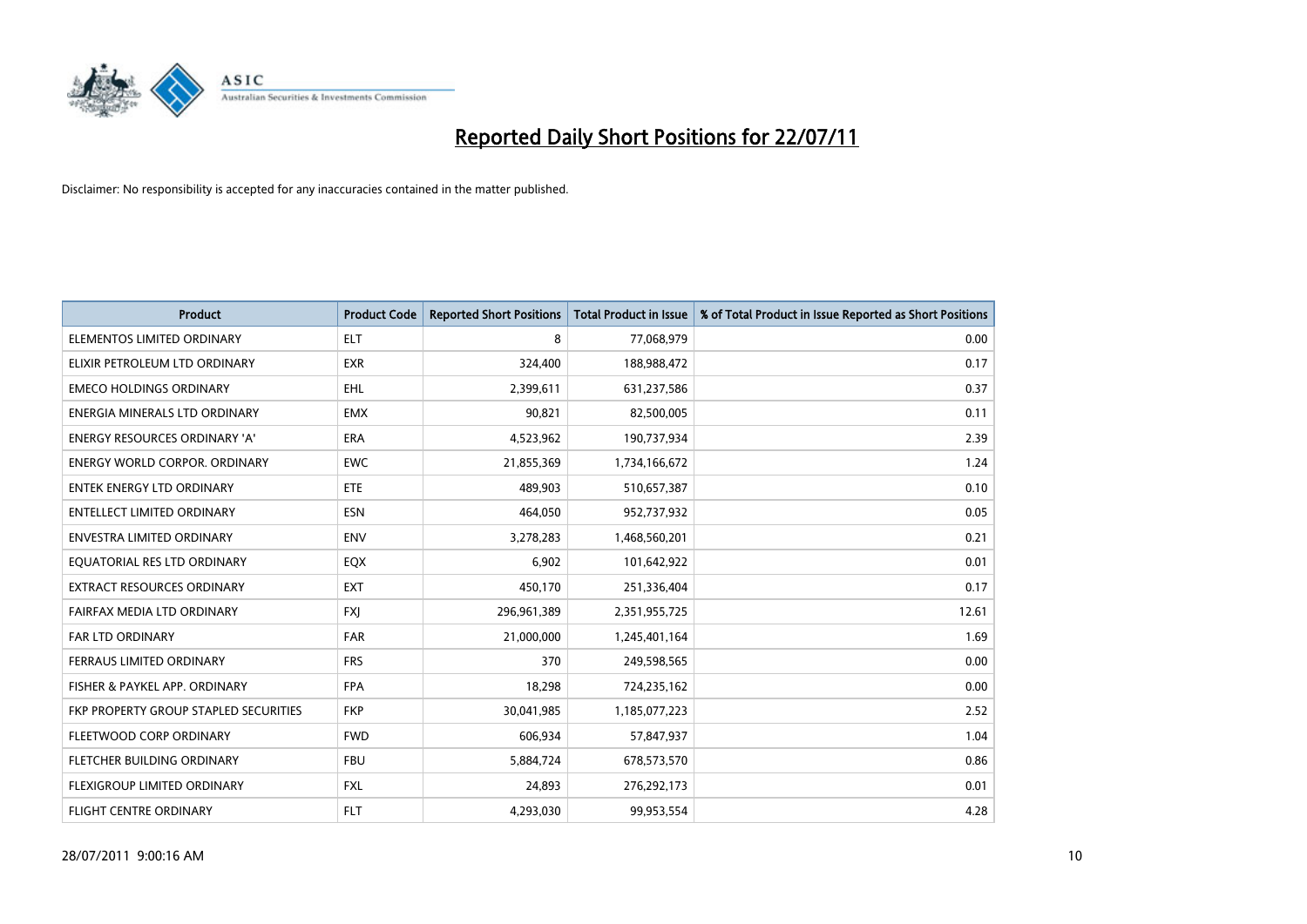

| <b>Product</b>                            | <b>Product Code</b> | <b>Reported Short Positions</b> | Total Product in Issue | % of Total Product in Issue Reported as Short Positions |
|-------------------------------------------|---------------------|---------------------------------|------------------------|---------------------------------------------------------|
| FLINDERS MINES LTD ORDINARY               | <b>FMS</b>          | 21,435,243                      | 1,820,839,571          | 1.17                                                    |
| FOCUS MINERALS LTD ORDINARY               | <b>FML</b>          | 17,983,791                      | 3,440,515,431          | 0.52                                                    |
| <b>FORGE GROUP LIMITED ORDINARY</b>       | <b>FGE</b>          | 74,424                          | 82,924,014             | 0.09                                                    |
| FORTE ENERGY NL ORDINARY                  | <b>FTE</b>          | 2,658,986                       | 695,589,311            | 0.38                                                    |
| FORTESCUE METALS GRP ORDINARY             | <b>FMG</b>          | 34,528,987                      | 3,113,348,659          | 1.07                                                    |
| <b>FOSTER'S GROUP ORDINARY</b>            | <b>FGL</b>          | 6,839,466                       | 1,940,894,542          | 0.35                                                    |
| FTD CORPORATION ORDINARY                  | <b>FTD</b>          | 8,088                           | 36,474,593             | 0.02                                                    |
| <b>FUNTASTIC LIMITED ORDINARY</b>         | <b>FUN</b>          | 322,528                         | 340,997,682            | 0.09                                                    |
| <b>G.U.D. HOLDINGS ORDINARY</b>           | <b>GUD</b>          | 291,355                         | 69,089,611             | 0.41                                                    |
| <b>GALAXY RESOURCES ORDINARY</b>          | GXY                 | 853,764                         | 323,327,000            | 0.26                                                    |
| <b>GEODYNAMICS LIMITED ORDINARY</b>       | GDY                 | 35,392                          | 336,892,832            | 0.01                                                    |
| GGG RESOURCES PLC CDI 1:1                 | GGB                 | 687                             | 20,322,500             | 0.00                                                    |
| <b>GINDALBIE METALS LTD ORDINARY</b>      | <b>GBG</b>          | 32,776,583                      | 935,615,590            | 3.50                                                    |
| <b>GLOBAL MINING ORDINARY</b>             | <b>GMI</b>          | 8,951                           | 191,820,968            | 0.00                                                    |
| <b>GLOUCESTER COAL ORDINARY</b>           | GCL                 | 64,946                          | 202,905,967            | 0.03                                                    |
| <b>GME RESOURCES LTD ORDINARY</b>         | <b>GME</b>          | 800                             | 322,635,902            | 0.00                                                    |
| <b>GOLDEN WEST RESOURCE ORDINARY</b>      | <b>GWR</b>          | 1,617                           | 192,082,567            | 0.00                                                    |
| <b>GOODMAN FIELDER. ORDINARY</b>          | <b>GFF</b>          | 27,369,381                      | 1,380,386,438          | 1.97                                                    |
| <b>GOODMAN GROUP STAPLED US PROHIBIT.</b> | <b>GMG</b>          | 31,419,899                      | 7,394,607,411          | 0.41                                                    |
| <b>GPT GROUP STAPLED SEC.</b>             | GPT                 | 10,824,347                      | 1,855,529,431          | 0.56                                                    |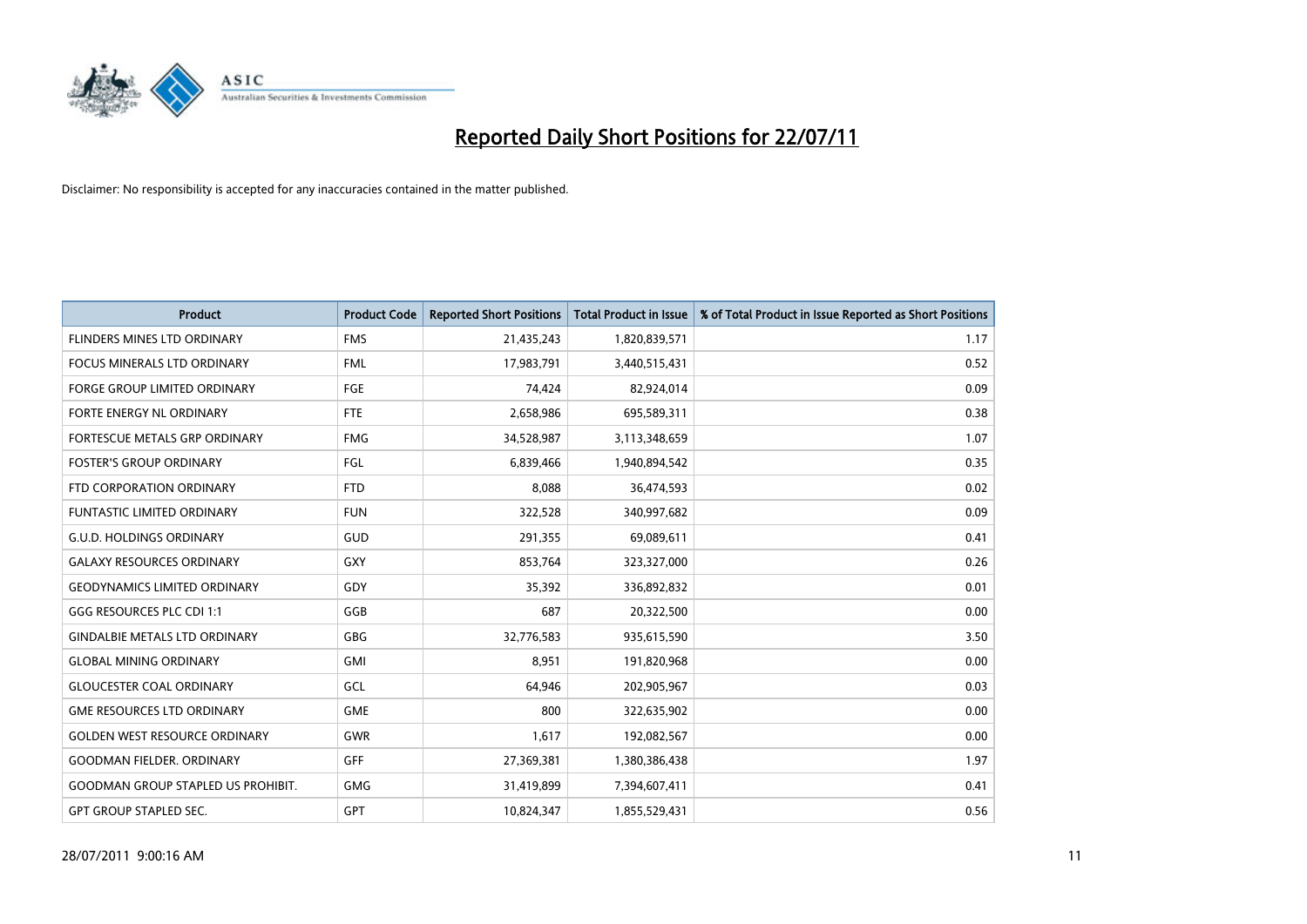

| <b>Product</b>                            | <b>Product Code</b> | <b>Reported Short Positions</b> | Total Product in Issue | % of Total Product in Issue Reported as Short Positions |
|-------------------------------------------|---------------------|---------------------------------|------------------------|---------------------------------------------------------|
| <b>GRAINCORP LIMITED A CLASS ORDINARY</b> | <b>GNC</b>          | 977,733                         | 198,318,900            | 0.48                                                    |
| <b>GRANGE RESOURCES. ORDINARY</b>         | <b>GRR</b>          | 387,248                         | 1,153,181,487          | 0.03                                                    |
| <b>GREENCAP LIMITED ORDINARY</b>          | GCG                 |                                 | 262,515,385            | 0.00                                                    |
| <b>GREENLAND MIN EN LTD ORDINARY</b>      | GGG                 | 296,909                         | 409,707,582            | 0.07                                                    |
| <b>GRYPHON MINERALS LTD ORDINARY</b>      | GRY                 | 1,959,006                       | 299,922,058            | 0.65                                                    |
| <b>GUINNESS PEAT GROUP. CDI 1:1</b>       | <b>GPG</b>          | 35,433                          | 252,553,989            | 0.01                                                    |
| <b>GUNNS LIMITED ORDINARY</b>             | <b>GNS</b>          | 58,144,211                      | 848,401,559            | 6.83                                                    |
| <b>GWA GROUP LTD ORDINARY</b>             | <b>GWA</b>          | 7,247,341                       | 301,525,014            | 2.37                                                    |
| <b>HARVEY NORMAN ORDINARY</b>             | <b>HVN</b>          | 46,197,330                      | 1,062,316,784          | 4.36                                                    |
| HASTIE GROUP LIMITED ORDINARY             | <b>HST</b>          | 2,455,918                       | 1,061,919,613          | 0.22                                                    |
| HASTINGS DIVERSIFIED STAPLED SECURITY     | <b>HDF</b>          | 1,071,209                       | 530,001,072            | 0.20                                                    |
| <b>HEARTWARE INT INC CDI 35:1</b>         | <b>HIN</b>          | 272,008                         | 48,598,550             | 0.56                                                    |
| <b>HENDERSON GROUP CDI 1:1</b>            | <b>HGG</b>          | 4,910,924                       | 621,996,994            | 0.79                                                    |
| HFA HOLDINGS LIMITED ORDINARY             | <b>HFA</b>          | 473,075                         | 117,332,831            | 0.39                                                    |
| <b>HIGHLANDS PACIFIC ORDINARY</b>         | <b>HIG</b>          | 2,522,333                       | 686,082,148            | 0.37                                                    |
| HILLGROVE RES LTD ORDINARY                | <b>HGO</b>          | 567,567                         | 793,698,575            | 0.07                                                    |
| HILLS HOLDINGS LTD ORDINARY               | <b>HIL</b>          | 3,277,971                       | 249,139,016            | 1.31                                                    |
| HORIZON OIL LIMITED ORDINARY              | <b>HZN</b>          | 6,600,302                       | 1,130,811,515          | 0.58                                                    |
| HUNNU COAL LIMITED ORDINARY               | <b>HUN</b>          | 244,398                         | 212,565,002            | 0.11                                                    |
| <b>ICON ENERGY LIMITED ORDINARY</b>       | <b>ICN</b>          | 71,010                          | 469,301,394            | 0.01                                                    |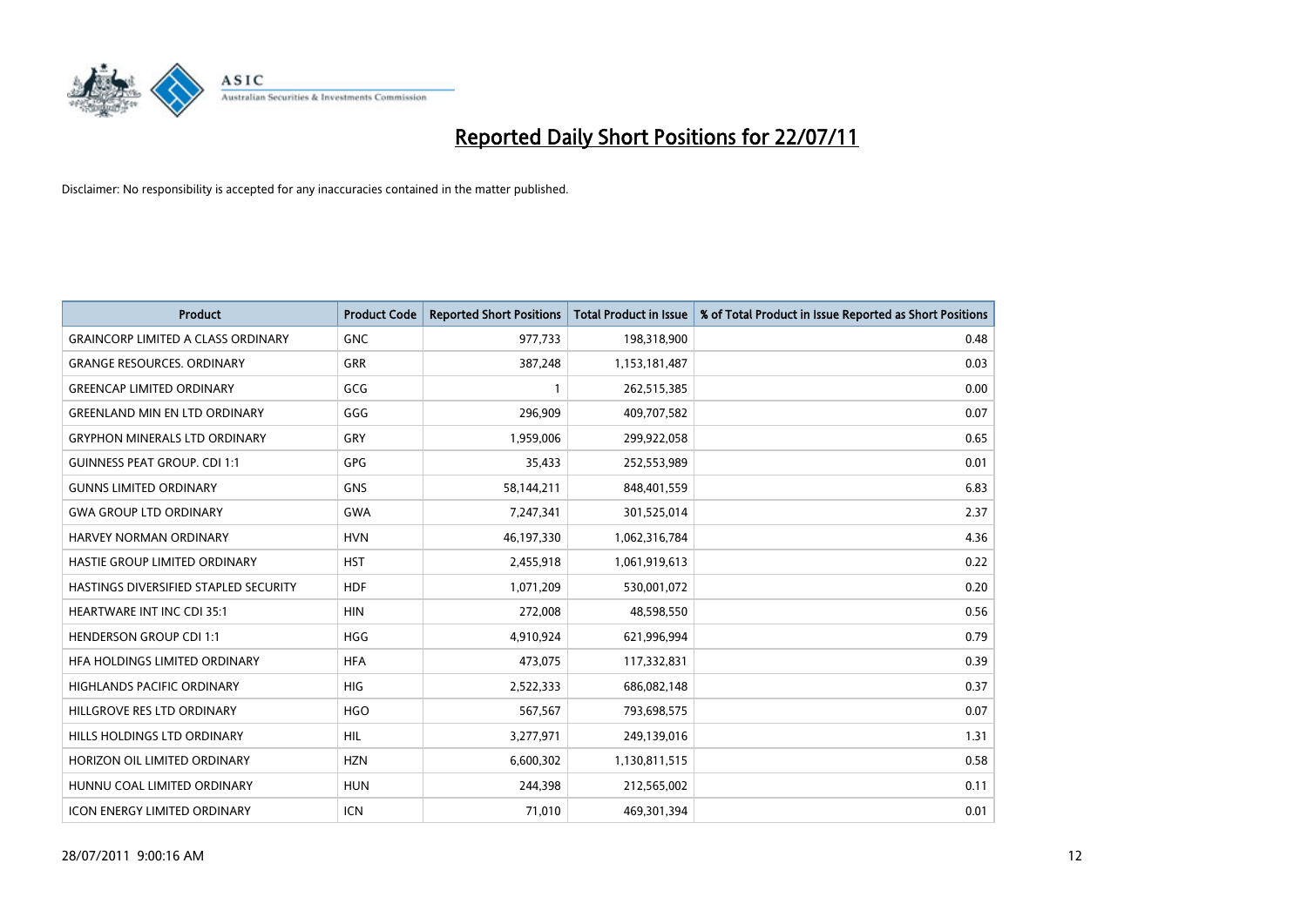

| <b>Product</b>                           | <b>Product Code</b> | <b>Reported Short Positions</b> | <b>Total Product in Issue</b> | % of Total Product in Issue Reported as Short Positions |
|------------------------------------------|---------------------|---------------------------------|-------------------------------|---------------------------------------------------------|
| <b>IINET LIMITED ORDINARY</b>            | <b>IIN</b>          | 1,308,925                       | 152,160,119                   | 0.86                                                    |
| IKWEZI MINING LTD ORDINARY               | <b>IKW</b>          | 1,429,512                       | 168,800,000                   | 0.85                                                    |
| <b>ILUKA RESOURCES ORDINARY</b>          | <b>ILU</b>          | 2,223,719                       | 418,700,517                   | 0.51                                                    |
| <b>IMDEX LIMITED ORDINARY</b>            | <b>IMD</b>          | 35,991                          | 199,414,165                   | 0.02                                                    |
| IMF (AUSTRALIA) LTD ORDINARY             | <b>IMF</b>          | 329,821                         | 123,828,193                   | 0.26                                                    |
| <b>IMX RESOURCES LTD ORDINARY</b>        | <b>IXR</b>          | 20,000                          | 262,612,803                   | 0.01                                                    |
| <b>INCITEC PIVOT ORDINARY</b>            | IPL                 | 1,042,110                       | 1,628,730,107                 | 0.06                                                    |
| <b>INDAGO RESOURCES LTD ORDINARY</b>     | <b>IDG</b>          | 8,179                           | 4,912,554                     | 0.17                                                    |
| INDEPENDENCE GROUP ORDINARY              | <b>IGO</b>          | 534,659                         | 202,907,135                   | 0.26                                                    |
| <b>INDOPHIL RESOURCES ORDINARY</b>       | <b>IRN</b>          | 13,408,340                      | 995,437,860                   | 1.35                                                    |
| <b>INDUSTREA LIMITED ORDINARY</b>        | IDL                 | 1,570,979                       | 364,733,566                   | 0.42                                                    |
| <b>INFIGEN ENERGY STAPLED SECURITIES</b> | <b>IFN</b>          | 2,401,442                       | 762,265,972                   | 0.32                                                    |
| ING RE COM GROUP STAPLED SECURITIES      | <b>ILF</b>          | 9,075                           | 441,029,194                   | 0.00                                                    |
| <b>INSURANCE AUSTRALIA ORDINARY</b>      | IAG                 | 11,192,415                      | 2,079,034,021                 | 0.55                                                    |
| INT GOLDFIELDS LTD ORDINARY              | <b>IGS</b>          | 12,197,682                      | 571,520,386                   | 2.13                                                    |
| INTEGRA MINING LTD. ORDINARY             | <b>IGR</b>          | 5,444,749                       | 841,525,727                   | 0.64                                                    |
| <b>INTREPID MINES ORDINARY</b>           | <b>IAU</b>          | 4,275,340                       | 520,852,607                   | 0.81                                                    |
| INVESTA OFFICE FUND STAPLED SECURITIES   | <b>IOF</b>          | 8,870,358                       | 2,729,071,212                 | 0.33                                                    |
| <b>INVOCARE LIMITED ORDINARY</b>         | <b>IVC</b>          | 865,753                         | 107,912,897                   | 0.80                                                    |
| <b>ION LIMITED ORDINARY</b>              | <b>ION</b>          | 164,453                         | 256,365,105                   | 0.06                                                    |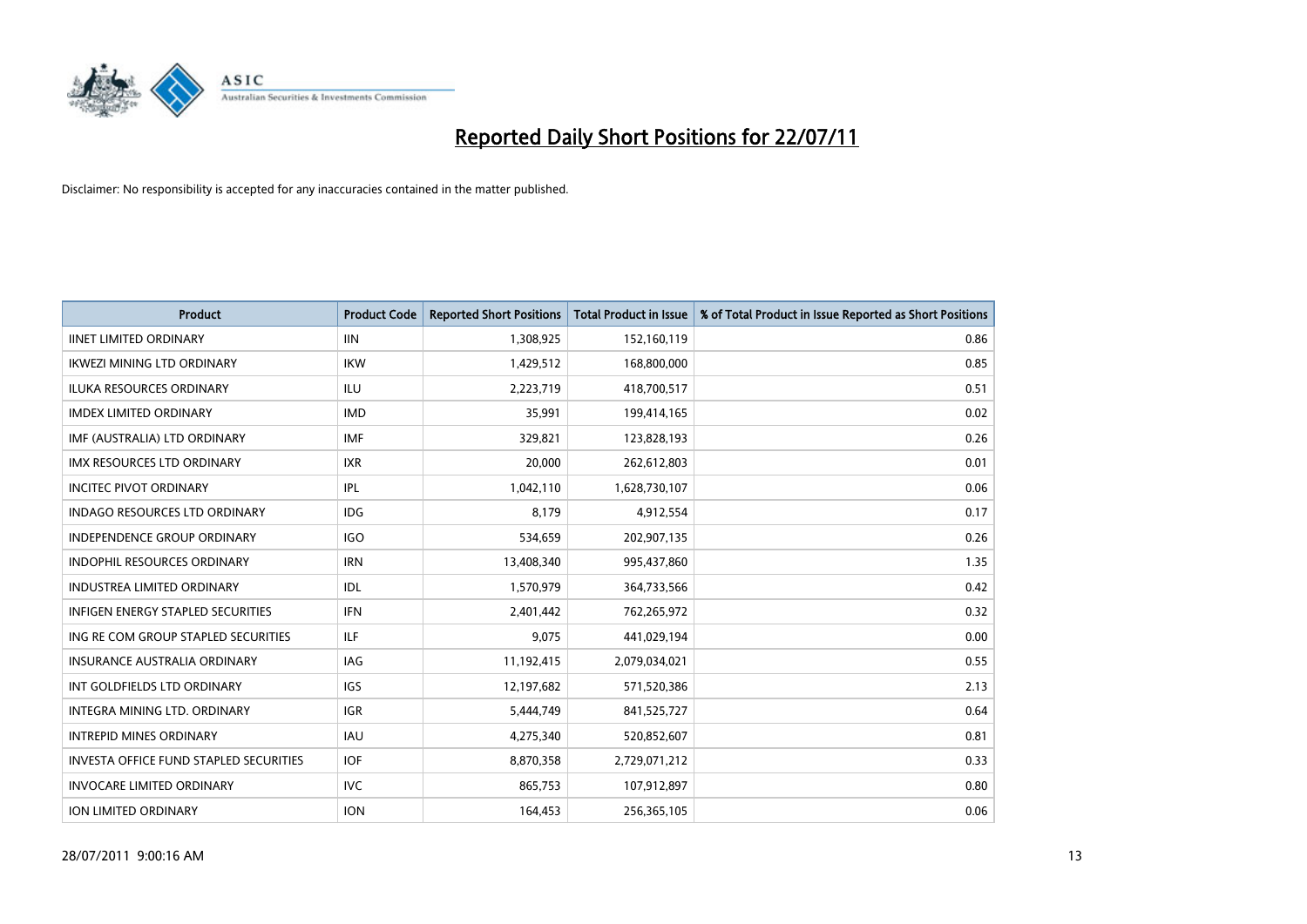

| <b>Product</b>                            | <b>Product Code</b> | <b>Reported Short Positions</b> | Total Product in Issue | % of Total Product in Issue Reported as Short Positions |
|-------------------------------------------|---------------------|---------------------------------|------------------------|---------------------------------------------------------|
| <b>IOOF HOLDINGS LTD ORDINARY</b>         | <b>IFL</b>          | 573,531                         | 229,794,395            | 0.24                                                    |
| <b>IRESS MARKET TECH. ORDINARY</b>        | <b>IRE</b>          | 2,211,744                       | 126,992,462            | 1.73                                                    |
| <b>IRON ORE HOLDINGS ORDINARY</b>         | <b>IOH</b>          | 51.381                          | 166,087,005            | 0.03                                                    |
| ISHARES GLOBAL 100 CDI 1:1                | <b>IOO</b>          | 6,900                           | 10,600,000             | 0.07                                                    |
| ISHARES MSCI AUS 200 ISHARES MSCI AUS 200 | IOZ                 | 30,026                          | 1,950,015              | 1.54                                                    |
| ISHARES MSCI EM MKTS CDI 1:1              | IEM                 | 18,083                          | 425,700,000            | 0.00                                                    |
| <b>ISHARES S&amp;P 500 CDI 1:1</b>        | <b>IVV</b>          | 3,883                           | 116,350,000            | 0.00                                                    |
| ISHARES S&P HIGH DIV ISHARES S&P HIGH DIV | <b>IHD</b>          | 6,253                           | 2,200,055              | 0.28                                                    |
| ISHARES SMALL ORDS ISHARES SMALL ORDS     | <b>ISO</b>          | 75,254                          | 3,900,000              | 1.93                                                    |
| <b>ISOFT GROUP LIMITED ORDINARY</b>       | <b>ISF</b>          | 11,835,668                      | 1,076,986,272          | 1.10                                                    |
| <b>IVANHOE AUSTRALIA ORDINARY</b>         | <b>IVA</b>          | 93,427                          | 418,709,553            | 0.01                                                    |
| JAMES HARDIE INDUST CHESS DEPOSITARY INT  | <b>IHX</b>          | 22,740,012                      | 437,311,611            | 5.18                                                    |
| <b>JAMESON RESOURCES ORDINARY</b>         | <b>JAL</b>          | 1,600,000                       | 95,828,865             | 1.67                                                    |
| <b>JB HI-FI LIMITED ORDINARY</b>          | <b>IBH</b>          | 16,648,537                      | 98,535,763             | 16.88                                                   |
| <b>JUPITER MINES ORDINARY</b>             | <b>IMS</b>          | 42,081                          | 1,561,035,037          | 0.00                                                    |
| KAGARA LTD ORDINARY                       | KZL                 | 5,697,560                       | 708,583,836            | 0.79                                                    |
| KANGAROO RES LTD ORDINARY                 | <b>KRL</b>          | 600,000                         | 3,434,430,012          | 0.02                                                    |
| KAROON GAS AUSTRALIA ORDINARY             | <b>KAR</b>          | 196,909                         | 221,420,769            | 0.08                                                    |
| KATHMANDU HOLD LTD ORDINARY               | <b>KMD</b>          | 1,053,816                       | 200,000,000            | 0.51                                                    |
| KENTOR GOLD LIMITED ORDINARY              | KGL                 | 24,660                          | 1,062,092,950          | 0.00                                                    |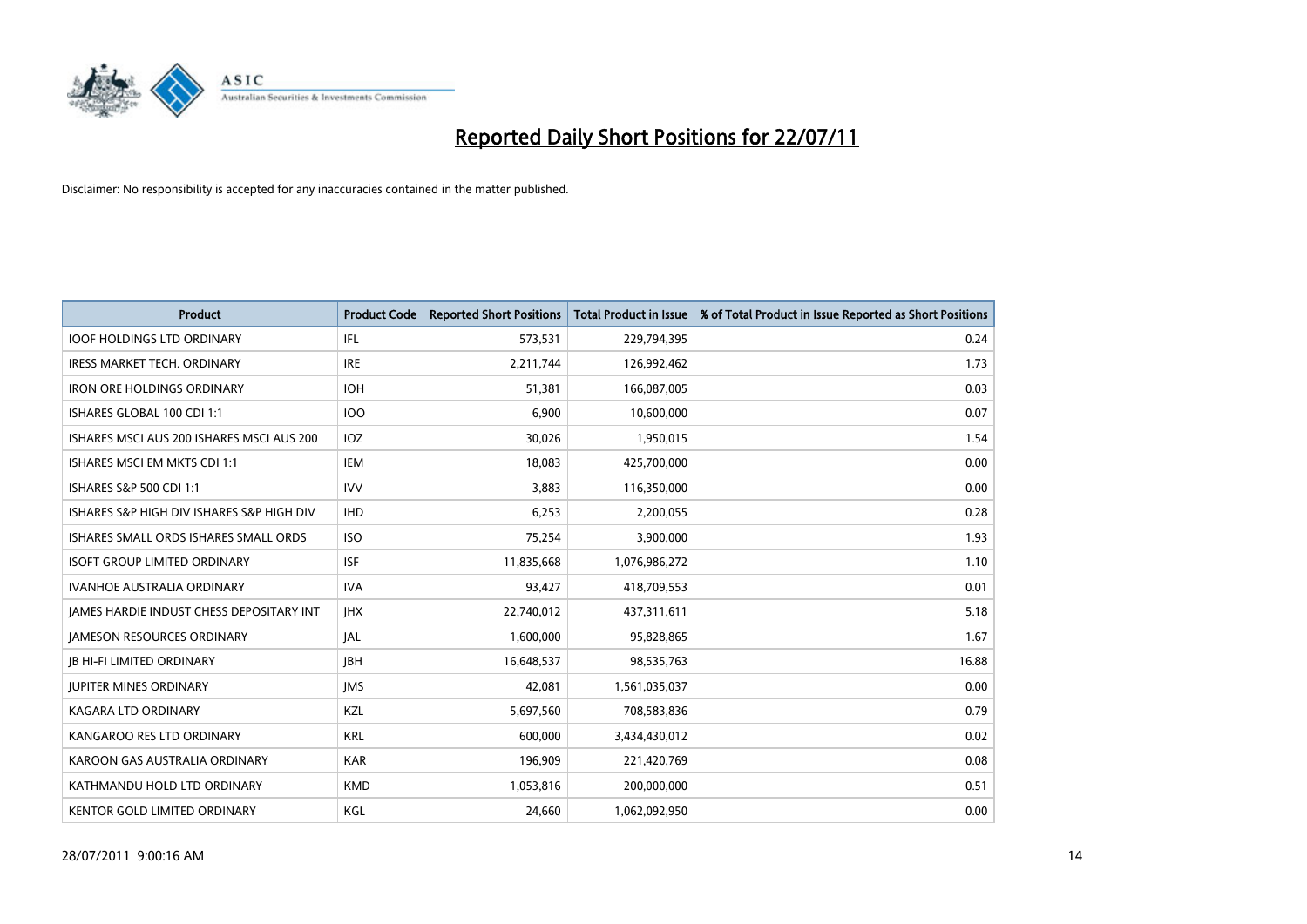

| <b>Product</b>                        | <b>Product Code</b> | <b>Reported Short Positions</b> | <b>Total Product in Issue</b> | % of Total Product in Issue Reported as Short Positions |
|---------------------------------------|---------------------|---------------------------------|-------------------------------|---------------------------------------------------------|
| <b>KEYBRIDGE CAPITAL ORDINARY</b>     | <b>KBC</b>          | 5,999                           | 172,070,564                   | 0.00                                                    |
| KIMBERLEY METALS LTD ORDINARY         | <b>KBL</b>          | 1,820                           | 164,452,978                   | 0.00                                                    |
| KINGSGATE CONSOLID. ORDINARY          | <b>KCN</b>          | 2,056,942                       | 135,338,157                   | 1.51                                                    |
| KINGSROSE MINING LTD ORDINARY         | <b>KRM</b>          | 387,592                         | 264,688,064                   | 0.13                                                    |
| LEIGHTON HOLDINGS ORDINARY            | LEI                 | 6,486,103                       | 336,515,596                   | 1.92                                                    |
| LEND LEASE GROUP UNIT/ORD STAPLED     | LLC                 | 2,162,766                       | 570,915,669                   | 0.35                                                    |
| LINC ENERGY LTD ORDINARY              | <b>LNC</b>          | 6,129,526                       | 503,418,900                   | 1.21                                                    |
| LIQUEFIED NATURAL ORDINARY            | <b>LNG</b>          | 335,739                         | 267,699,015                   | 0.13                                                    |
| LUDOWICI LIMITED ORDINARY             | LDW                 | 6,496                           | 27,451,093                    | 0.02                                                    |
| LYNAS CORPORATION ORDINARY            | <b>LYC</b>          | 46,622,301                      | 1,713,646,913                 | 2.74                                                    |
| M2 TELECOMMUNICATION ORDINARY         | <b>MTU</b>          | 3,791                           | 123,616,285                   | 0.00                                                    |
| MACARTHUR COAL ORDINARY               | <b>MCC</b>          | 919,294                         | 302,092,343                   | 0.29                                                    |
| <b>MACMAHON HOLDINGS ORDINARY</b>     | <b>MAH</b>          | 4,527,734                       | 733,711,705                   | 0.62                                                    |
| MACO ATLAS ROADS GRP ORDINARY STAPLED | <b>MOA</b>          | 4,373,659                       | 452,345,907                   | 0.96                                                    |
| MACQUARIE GROUP LTD ORDINARY          | MQG                 | 4,899,460                       | 348,275,697                   | 1.38                                                    |
| MAP GROUP STAPLED US PROHIBIT.        | <b>MAP</b>          | 8,030,630                       | 1,861,210,782                 | 0.42                                                    |
| <b>MARENGO MINING ORDINARY</b>        | <b>MGO</b>          | 65,574                          | 995,068,613                   | 0.01                                                    |
| MATRIX C & E LTD ORDINARY             | <b>MCE</b>          | 98,888                          | 77,081,507                    | 0.13                                                    |
| MCMILLAN SHAKESPEARE ORDINARY         | <b>MMS</b>          | 52,886                          | 68,081,810                    | 0.07                                                    |
| <b>MCPHERSON'S LTD ORDINARY</b>       | <b>MCP</b>          | 16,959                          | 72,401,758                    | 0.02                                                    |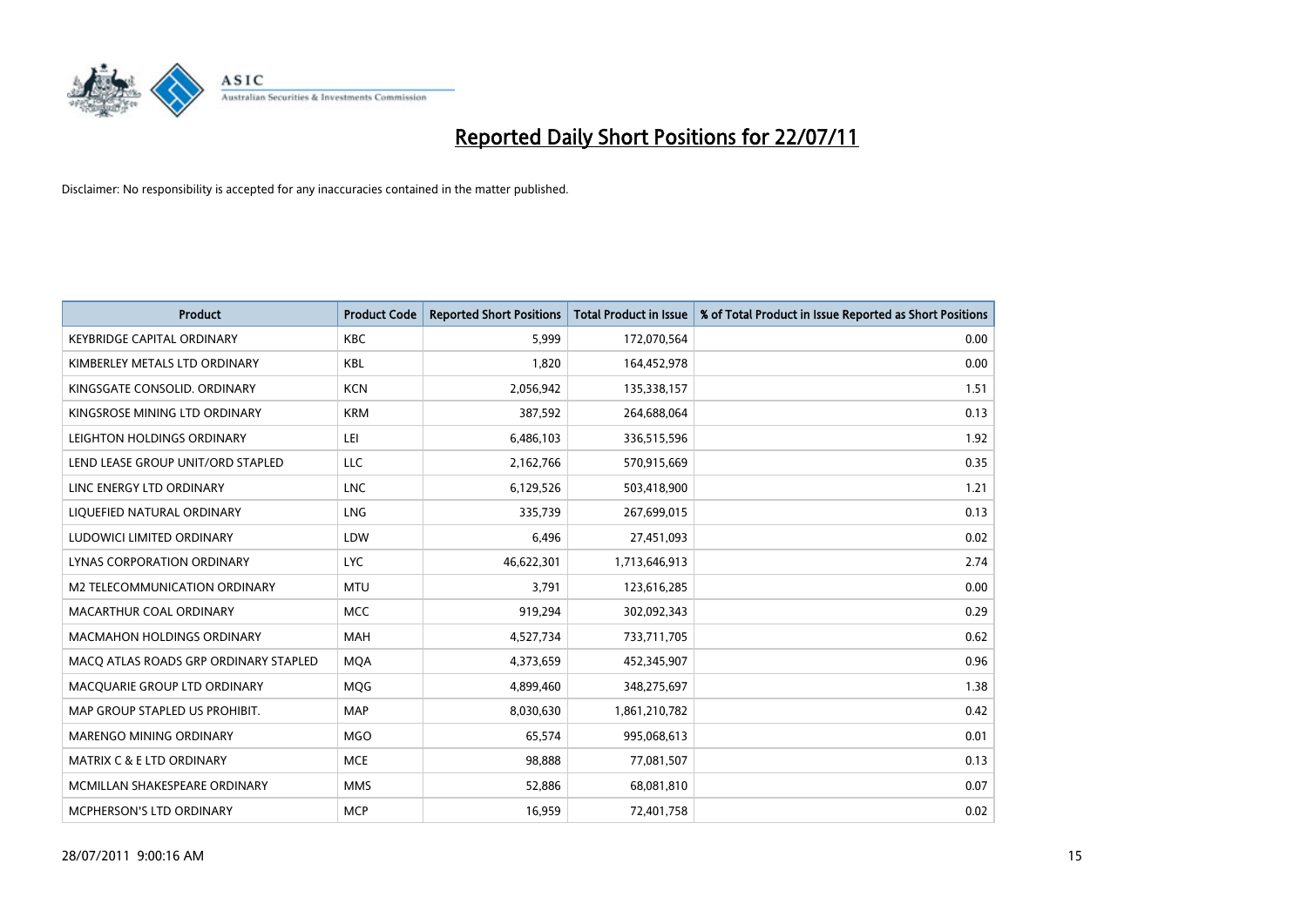

| <b>Product</b>                  | <b>Product Code</b> | <b>Reported Short Positions</b> | Total Product in Issue | % of Total Product in Issue Reported as Short Positions |
|---------------------------------|---------------------|---------------------------------|------------------------|---------------------------------------------------------|
| MEDUSA MINING LTD ORDINARY      | <b>MML</b>          | 1,374,434                       | 188,233,911            | 0.71                                                    |
| MELBOURNE IT LIMITED ORDINARY   | <b>MLB</b>          | 182,722                         | 80,662,621             | 0.23                                                    |
| MEO AUSTRALIA LTD ORDINARY      | <b>MEO</b>          | 2,417,783                       | 539,913,260            | 0.44                                                    |
| <b>MERMAID MARINE ORDINARY</b>  | <b>MRM</b>          | 1,171,772                       | 215,376,756            | 0.53                                                    |
| MESOBLAST LIMITED ORDINARY      | <b>MSB</b>          | 1,755,982                       | 280,425,258            | 0.62                                                    |
| METALS X LIMITED ORDINARY       | <b>MLX</b>          | 326,940                         | 1,365,661,782          | 0.03                                                    |
| METCASH LIMITED ORDINARY        | <b>MTS</b>          | 30,838,055                      | 768,928,924            | 3.99                                                    |
| METGASCO LIMITED ORDINARY       | <b>MEL</b>          | 358,647                         | 276,213,791            | 0.13                                                    |
| METMINCO LIMITED ORDINARY       | <b>MNC</b>          | 2,369,534                       | 1,462,616,146          | 0.16                                                    |
| MHM METALS LIMITED ORDINARY     | <b>MHM</b>          | 85,133                          | 102,234,410            | 0.09                                                    |
| MICLYN EXP OFFSHR ORDINARY      | <b>MIO</b>          | 306,168                         | 274,618,684            | 0.10                                                    |
| MINARA RESOURCES ORDINARY       | <b>MRE</b>          | 12,221,226                      | 1,169,424,487          | 1.04                                                    |
| MINCOR RESOURCES NL ORDINARY    | <b>MCR</b>          | 1,268,328                       | 200,608,804            | 0.62                                                    |
| MINEMAKERS LIMITED ORDINARY     | <b>MAK</b>          | 44,227                          | 227,003,950            | 0.02                                                    |
| MINERAL DEPOSITS ORDINARY       | <b>MDL</b>          | 179,754                         | 83,538,786             | 0.22                                                    |
| MINERAL RESOURCES. ORDINARY     | <b>MIN</b>          | 625,507                         | 169,208,017            | 0.36                                                    |
| MIRABELA NICKEL LTD ORDINARY    | <b>MBN</b>          | 8,001,147                       | 491,781,237            | 1.61                                                    |
| MIRVAC GROUP STAPLED SECURITIES | <b>MGR</b>          | 31,952,497                      | 3,416,924,188          | 0.91                                                    |
| MISSION NEWENERGY ORDINARY      | <b>MBT</b>          | 1,500                           | 8,598,971              | 0.02                                                    |
| MOLOPO ENERGY LTD ORDINARY      | <b>MPO</b>          | 1,533,666                       | 247,940,175            | 0.61                                                    |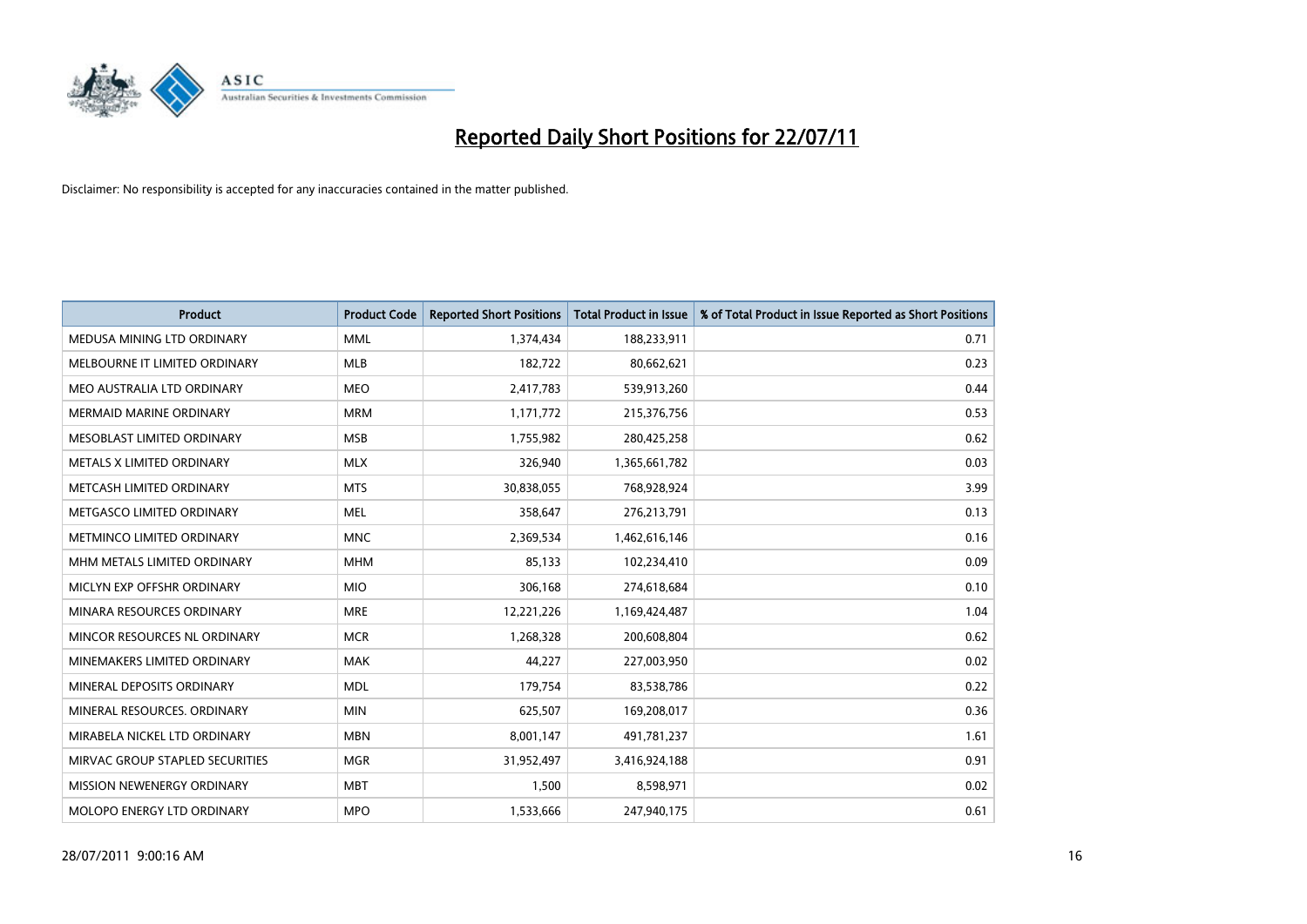

| <b>Product</b>                       | <b>Product Code</b> | <b>Reported Short Positions</b> | Total Product in Issue | % of Total Product in Issue Reported as Short Positions |
|--------------------------------------|---------------------|---------------------------------|------------------------|---------------------------------------------------------|
| MOLY MINES LIMITED ORDINARY          | <b>MOL</b>          | 82,192                          | 384,893,989            | 0.02                                                    |
| MONADELPHOUS GROUP ORDINARY          | <b>MND</b>          | 531,182                         | 87,576,827             | 0.61                                                    |
| MORTGAGE CHOICE LTD ORDINARY         | <b>MOC</b>          | 14,956                          | 119,948,255            | 0.01                                                    |
| MOUNT GIBSON IRON ORDINARY           | <b>MGX</b>          | 10,642,852                      | 1,082,570,693          | 0.98                                                    |
| MSF SUGAR LIMITED ORDINARY           | <b>MSF</b>          | 19,208                          | 69,165,378             | 0.03                                                    |
| MULTIPLEX SITES SITES                | <b>MXUPA</b>        | 172                             | 4,500,000              | 0.00                                                    |
| <b>MURCHISON METALS LTD ORDINARY</b> | <b>MMX</b>          | 10,470,425                      | 437,309,555            | 2.41                                                    |
| <b>MYER HOLDINGS LTD ORDINARY</b>    | <b>MYR</b>          | 23,490,736                      | 582,947,884            | 4.03                                                    |
| <b>MYSTATE LIMITED ORDINARY</b>      | <b>MYS</b>          | 1.400                           | 67,439,158             | 0.00                                                    |
| NANOSONICS LIMITED ORDINARY          | <b>NAN</b>          | 14,069                          | 230,490,585            | 0.01                                                    |
| NATIONAL AUST. BANK ORDINARY         | <b>NAB</b>          | 13,220,375                      | 2,201,147,145          | 0.57                                                    |
| NATURAL FUEL LIMITED ORDINARY        | <b>NFL</b>          |                                 | 1,121,912              | 0.00                                                    |
| NAVIGATOR RESOURCES RIGHTS 02-AUG-11 | <b>NAVRA</b>        | 1,750                           | 1,630,266,145          | 0.00                                                    |
| NAVITAS LIMITED ORDINARY             | <b>NVT</b>          | 3,271,917                       | 375,230,115            | 0.89                                                    |
| NEPTUNE MARINE ORDINARY              | <b>NMS</b>          | 910,236                         | 1,748,545,632          | 0.05                                                    |
| NEW HOPE CORPORATION ORDINARY        | <b>NHC</b>          | 688,820                         | 830,230,549            | 0.09                                                    |
| NEWCREST MINING ORDINARY             | <b>NCM</b>          | 4,750,791                       | 765,000,000            | 0.60                                                    |
| NEWS CORP A NON-VOTING CDI           | <b>NWSLV</b>        | 4,845,740                       | 1,829,969,757          | 0.26                                                    |
| NEWS CORP B VOTING CDI               | <b>NWS</b>          | 3,894,934                       | 798,520,953            | 0.47                                                    |
| NEXBIS LIMITED ORDINARY              | <b>NBS</b>          | 63,733                          | 798,356,704            | 0.01                                                    |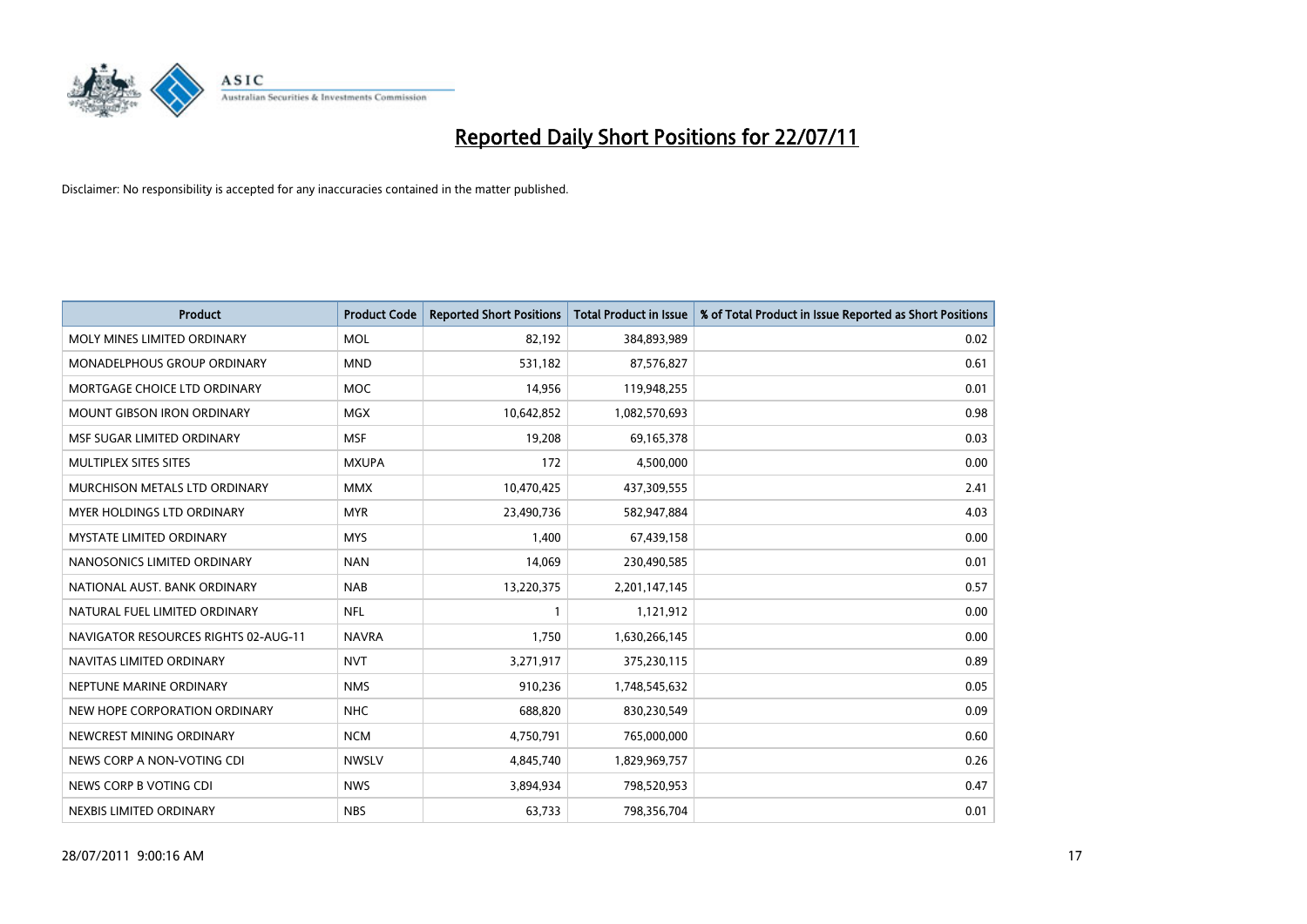

| <b>Product</b>                        | <b>Product Code</b> | <b>Reported Short Positions</b> | <b>Total Product in Issue</b> | % of Total Product in Issue Reported as Short Positions |
|---------------------------------------|---------------------|---------------------------------|-------------------------------|---------------------------------------------------------|
| NEXUS ENERGY LIMITED ORDINARY         | <b>NXS</b>          | 13,569,318                      | 1,326,337,066                 | 1.01                                                    |
| NIB HOLDINGS LIMITED ORDINARY         | <b>NHF</b>          | 82,847                          | 466,733,110                   | 0.02                                                    |
| NICK SCALI LIMITED ORDINARY           | <b>NCK</b>          | 35,846                          | 81,000,000                    | 0.04                                                    |
| NIDO PETROLEUM ORDINARY               | <b>NDO</b>          | 86,937                          | 1,389,163,151                 | 0.00                                                    |
| NOBLE MINERAL RES ORDINARY            | <b>NMG</b>          | 749,592                         | 397,569,503                   | 0.19                                                    |
| NORTHERN CREST ORDINARY               | <b>NOC</b>          | 24,345                          | 133,484,723                   | 0.02                                                    |
| NORTHERN IRON LTD ORDINARY            | <b>NFE</b>          | 819,662                         | 336,084,863                   | 0.24                                                    |
| NRW HOLDINGS LIMITED ORDINARY         | <b>NWH</b>          | 1,233,818                       | 278,888,011                   | 0.43                                                    |
| NUCOAL RESOURCES NL ORDINARY          | <b>NCR</b>          | 92,889                          | 437,193,340                   | 0.02                                                    |
| NUFARM LIMITED ORDINARY               | <b>NUF</b>          | 5,821,936                       | 261,833,005                   | 2.22                                                    |
| OAKTON LIMITED ORDINARY               | OKN                 | 686,843                         | 93,800,235                    | 0.74                                                    |
| OCEANAGOLD CORP. CHESS DEPOSITARY INT | <b>OGC</b>          | 407,042                         | 262,590,386                   | 0.15                                                    |
| OCEANIA CAPITAL LTD ORDINARY          | <b>OCP</b>          | 2,500                           | 91,921,295                    | 0.00                                                    |
| OIL SEARCH LTD ORDINARY               | <b>OSH</b>          | 12,020,210                      | 1,320,648,378                 | 0.90                                                    |
| OM HOLDINGS LIMITED ORDINARY          | OMH                 | 3,274,994                       | 504,105,150                   | 0.65                                                    |
| ONESTEEL LIMITED ORDINARY             | OST                 | 21,147,514                      | 1,338,106,652                 | 1.59                                                    |
| ORICA LIMITED ORDINARY                | ORI                 | 3,160,986                       | 363,966,570                   | 0.86                                                    |
| ORIGIN ENERGY ORDINARY                | <b>ORG</b>          | 2,327,155                       | 1,064,549,259                 | 0.20                                                    |
| OROCOBRE LIMITED ORDINARY             | <b>ORE</b>          | 103,549                         | 103,063,894                   | 0.10                                                    |
| OROTONGROUP LIMITED ORDINARY          | ORL                 | 5,935                           | 40,880,902                    | 0.01                                                    |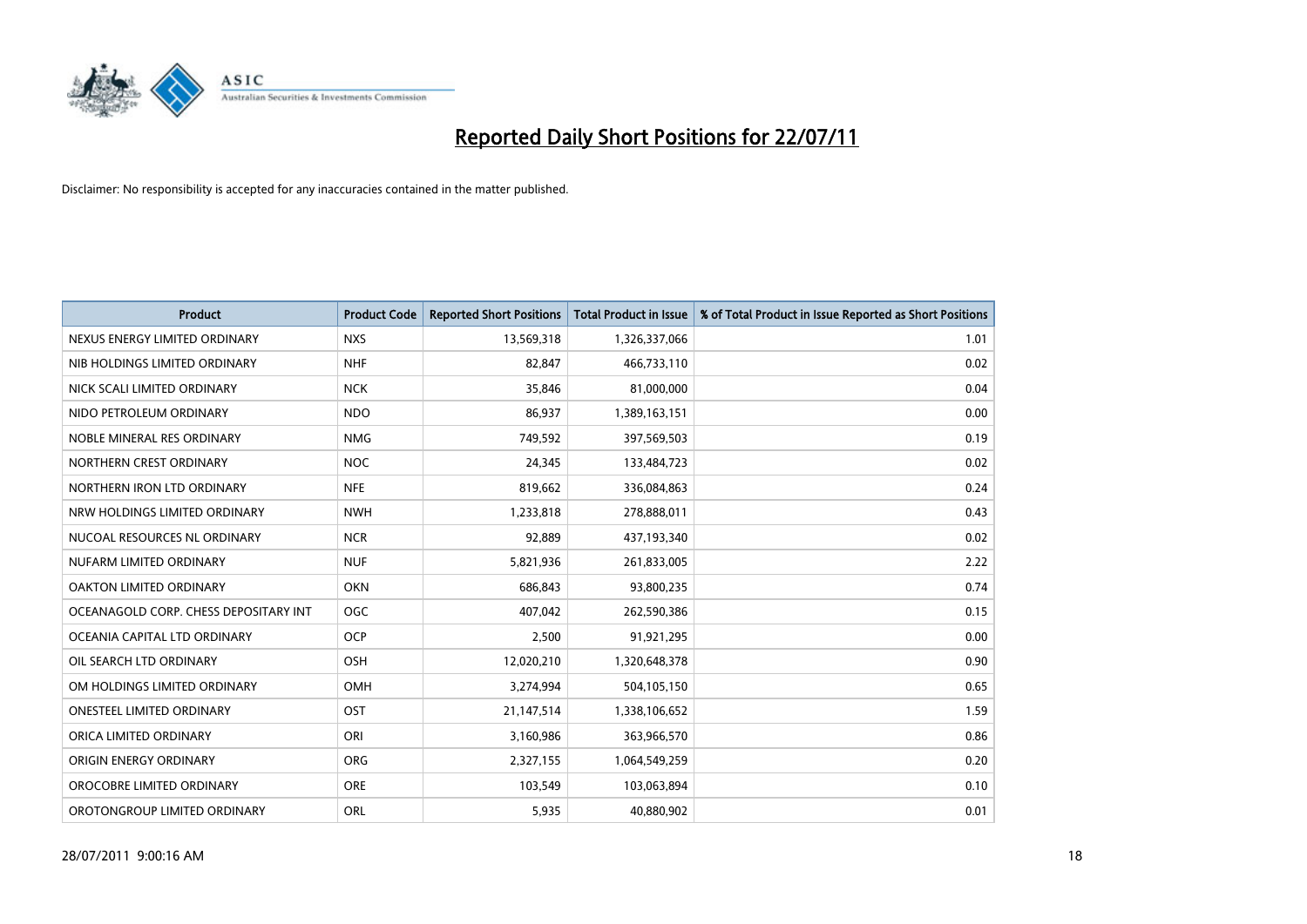

| <b>Product</b>                | <b>Product Code</b> | <b>Reported Short Positions</b> | <b>Total Product in Issue</b> | % of Total Product in Issue Reported as Short Positions |
|-------------------------------|---------------------|---------------------------------|-------------------------------|---------------------------------------------------------|
| OTTO ENERGY LIMITED ORDINARY  | OEL                 | 109,204                         | 1,138,290,071                 | 0.01                                                    |
| OZ MINERALS ORDINARY          | OZL                 | 5,677,998                       | 323,877,514                   | 1.75                                                    |
| PACIFIC BRANDS ORDINARY       | <b>PBG</b>          | 7,098,291                       | 931,386,248                   | 0.77                                                    |
| PALADIN ENERGY LTD ORDINARY   | <b>PDN</b>          | 14,144,684                      | 777,698,217                   | 1.82                                                    |
| PANAUST LIMITED ORDINARY      | <b>PNA</b>          | 13,361,237                      | 593,867,443                   | 2.25                                                    |
| PANORAMIC RESOURCES ORDINARY  | PAN                 | 1,295,101                       | 207,050,710                   | 0.61                                                    |
| PAPERLINX LIMITED ORDINARY    | <b>PPX</b>          | 4,551,202                       | 603,580,761                   | 0.76                                                    |
| PAPILLON RES LTD ORDINARY     | PIR                 | 225,974                         | 204,156,658                   | 0.11                                                    |
| PATTIES FOODS LTD ORDINARY    | PFL                 |                                 | 138,989,223                   | 0.00                                                    |
| PEAK RESOURCES ORDINARY       | <b>PEK</b>          | 113,989                         | 155,979,643                   | 0.07                                                    |
| PEET LIMITED ORDINARY         | PPC                 | 92,465                          | 318,038,544                   | 0.02                                                    |
| PENINSULA ENERGY LTD ORDINARY | <b>PEN</b>          | 2,849,344                       | 2,095,337,752                 | 0.14                                                    |
| PERILYA LIMITED ORDINARY      | PEM                 | 344,656                         | 526,075,563                   | 0.07                                                    |
| PERPETUAL LIMITED ORDINARY    | PPT                 | 2,783,875                       | 44,671,129                    | 6.24                                                    |
| PERSEUS MINING LTD ORDINARY   | PRU                 | 2,951,666                       | 425,667,088                   | 0.69                                                    |
| PETSEC ENERGY ORDINARY        | <b>PSA</b>          | 223,332                         | 231,283,622                   | 0.10                                                    |
| PHARMAXIS LTD ORDINARY        | <b>PXS</b>          | 1,944,832                       | 228,290,309                   | 0.84                                                    |
| PHOTON GROUP LTD ORDINARY     | PGA                 | 250,510                         | 1,540,886,866                 | 0.02                                                    |
| PLATINUM ASSET ORDINARY       | <b>PTM</b>          | 8,319,759                       | 561,347,878                   | 1.49                                                    |
| PLATINUM AUSTRALIA ORDINARY   | <b>PLA</b>          | 5,225,908                       | 392,430,039                   | 1.33                                                    |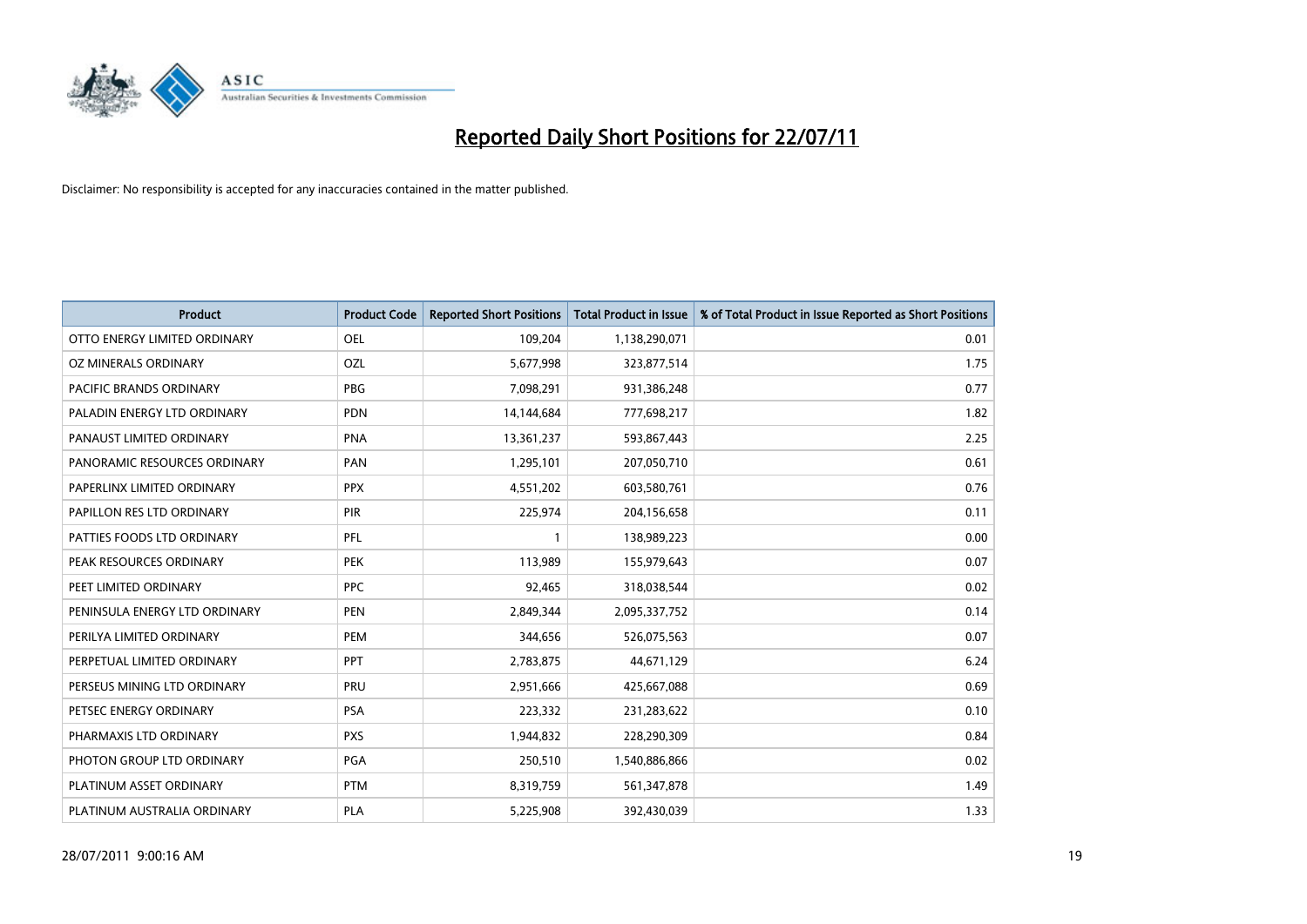

| <b>Product</b>                       | <b>Product Code</b> | <b>Reported Short Positions</b> | <b>Total Product in Issue</b> | % of Total Product in Issue Reported as Short Positions |
|--------------------------------------|---------------------|---------------------------------|-------------------------------|---------------------------------------------------------|
| PLATINUM CAPITAL LTD ORDINARY        | <b>PMC</b>          |                                 | 164,959,410                   | 0.00                                                    |
| PMP LIMITED ORDINARY                 | <b>PMP</b>          | 63,582                          | 329,879,212                   | 0.01                                                    |
| PORT BOUVARD LIMITED ORDINARY        | PBD                 | 6,754                           | 593,868,295                   | 0.00                                                    |
| PRANA BIOTECHNOLOGY ORDINARY         | PBT                 | 368,680                         | 275,286,783                   | 0.13                                                    |
| PREMIER INVESTMENTS ORDINARY         | <b>PMV</b>          | 624,846                         | 155,062,831                   | 0.38                                                    |
| PRIMA BIOMED LTD ORDINARY            | <b>PRR</b>          | 485,000                         | 1,002,461,099                 | 0.05                                                    |
| PRIMARY HEALTH CARE ORDINARY         | PRY                 | 12,008,315                      | 497,419,803                   | 2.40                                                    |
| PRIME MEDIA GRP LTD ORDINARY         | PRT                 | $\overline{2}$                  | 366,330,303                   | 0.00                                                    |
| PRIMEAG AUSTRALIA ORDINARY           | PAG                 | 425,980                         | 150,569,976                   | 0.28                                                    |
| PROGEN PHARMACEUTIC ORDINARY         | PGL                 | 151,596                         | 24,709,097                    | 0.61                                                    |
| PROGRAMMED ORDINARY                  | <b>PRG</b>          | 259,003                         | 118,169,908                   | 0.21                                                    |
| <b>PSIVIDA CORP CDI 1:1</b>          | <b>PVA</b>          | 6,878                           | 8,862,492                     | 0.08                                                    |
| <b>QANTAS AIRWAYS ORDINARY</b>       | QAN                 | 35,121,692                      | 2,265,123,620                 | 1.55                                                    |
| OBE INSURANCE GROUP ORDINARY         | <b>QBE</b>          | 18,940,161                      | 1,092,654,587                 | 1.70                                                    |
| OR NATIONAL LIMITED ORDINARY         | <b>ORN</b>          | 20,948,630                      | 2,440,000,000                 | 0.84                                                    |
| <b>QUBE LOGISTICS ORDINARY UNITS</b> | <b>QUB</b>          | 7,580,079                       | 610,839,329                   | 1.24                                                    |
| RAMELIUS RESOURCES ORDINARY          | <b>RMS</b>          | 163,488                         | 291,767,215                   | 0.06                                                    |
| RAMSAY HEALTH CARE ORDINARY          | <b>RHC</b>          | 1,298,203                       | 202,081,252                   | 0.64                                                    |
| <b>RCR TOMLINSON ORDINARY</b>        | <b>RCR</b>          | 68,067                          | 132,010,172                   | 0.05                                                    |
| <b>REA GROUP ORDINARY</b>            | <b>REA</b>          | 18,852                          | 130,401,680                   | 0.00                                                    |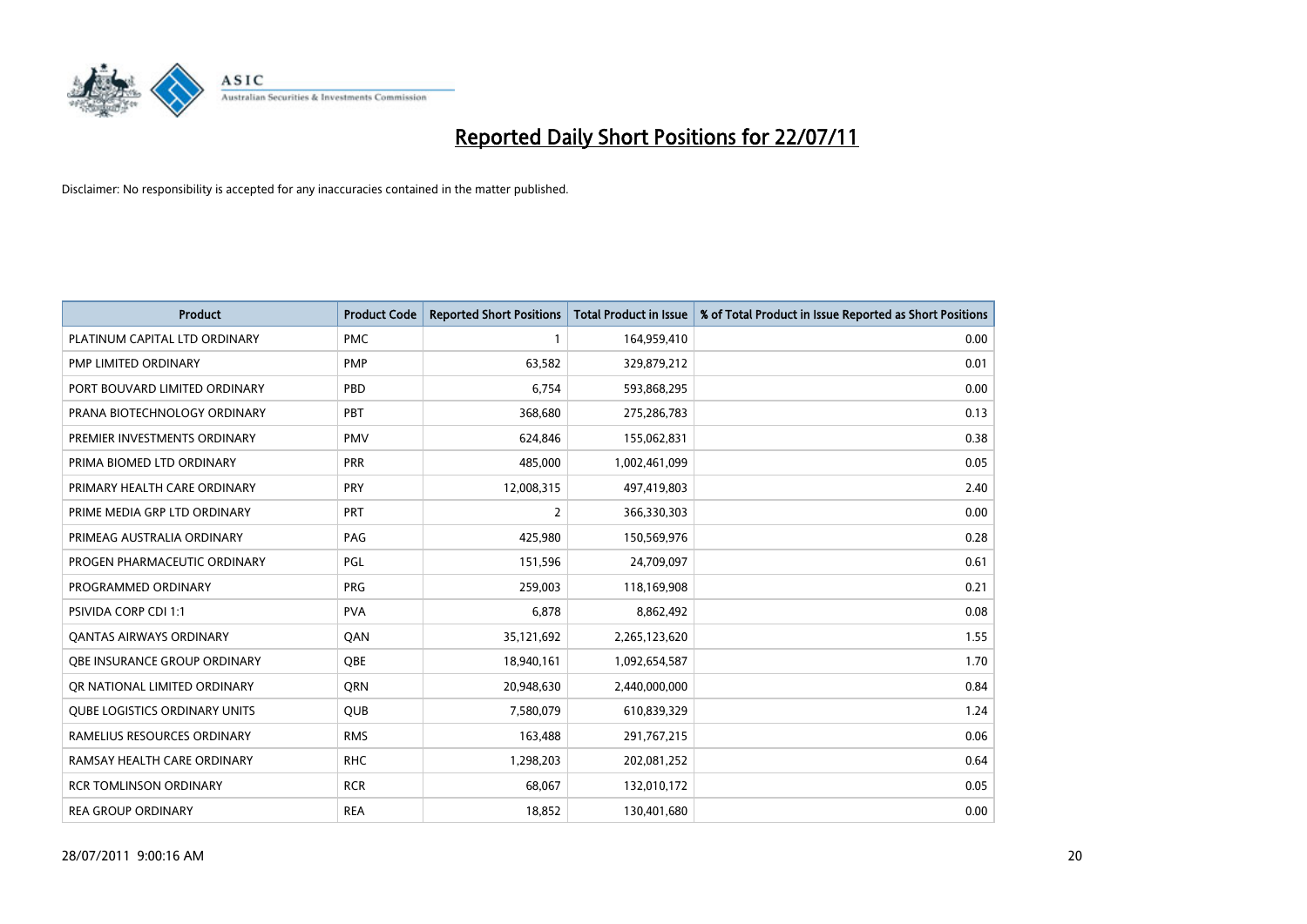

| <b>Product</b>                      | <b>Product Code</b> | <b>Reported Short Positions</b> | Total Product in Issue | % of Total Product in Issue Reported as Short Positions |
|-------------------------------------|---------------------|---------------------------------|------------------------|---------------------------------------------------------|
| <b>RECKON LIMITED ORDINARY</b>      | <b>RKN</b>          | 2                               | 133,384,060            | 0.00                                                    |
| RED FORK ENERGY ORDINARY            | <b>RFE</b>          | 7,696                           | 269,769,853            | 0.00                                                    |
| REDBANK ENERGY LTD ORDINARY         | <b>AEI</b>          | 13                              | 786,287                | 0.00                                                    |
| REDFLEX HOLDINGS ORDINARY           | <b>RDF</b>          | 10                              | 110,345,599            | 0.00                                                    |
| REED RESOURCES LTD ORDINARY         | <b>RDR</b>          | 339,777                         | 264,742,501            | 0.13                                                    |
| <b>REGIS RESOURCES ORDINARY</b>     | <b>RRL</b>          | 1,435,754                       | 432,072,718            | 0.34                                                    |
| RESMED INC CDI 10:1                 | <b>RMD</b>          | 9,021,913                       | 1,545,678,330          | 0.55                                                    |
| RESOLUTE MINING ORDINARY            | <b>RSG</b>          | 8,750,233                       | 467,638,948            | 1.85                                                    |
| RESOURCE EQUIP LTD ORDINARY         | <b>RQL</b>          | 140,632                         | 227,202,027            | 0.06                                                    |
| <b>RESOURCE GENERATION ORDINARY</b> | <b>RES</b>          | 314,311                         | 262,895,652            | 0.12                                                    |
| REVERSE CORP LIMITED ORDINARY       | <b>REF</b>          | 25,141                          | 92,382,175             | 0.03                                                    |
| REX MINERALS LIMITED ORDINARY       | <b>RXM</b>          | 305,244                         | 153,635,519            | 0.20                                                    |
| RHG LIMITED ORDINARY                | <b>RHG</b>          | 70,656                          | 318,092,978            | 0.02                                                    |
| <b>RIALTO ENERGY ORDINARY</b>       | <b>RIA</b>          | 296,775                         | 375,006,264            | 0.08                                                    |
| <b>RIDLEY CORPORATION ORDINARY</b>  | <b>RIC</b>          | 823,333                         | 307,817,071            | 0.26                                                    |
| RIO TINTO LIMITED ORDINARY          | <b>RIO</b>          | 15,407,090                      | 435,758,720            | 3.50                                                    |
| RIVERCITY MOTORWAY STAPLED          | <b>RCY</b>          | 132,000                         | 957,010,115            | 0.01                                                    |
| ROBUST RESOURCES ORDINARY           | <b>ROL</b>          | 1,133,535                       | 84,944,097             | 1.33                                                    |
| ROC OIL COMPANY ORDINARY            | <b>ROC</b>          | 1,229,991                       | 713,254,560            | 0.16                                                    |
| ROYAL WOLF HOLDINGS ORDINARY        | <b>RWH</b>          | 60,000                          | 100,387,052            | 0.06                                                    |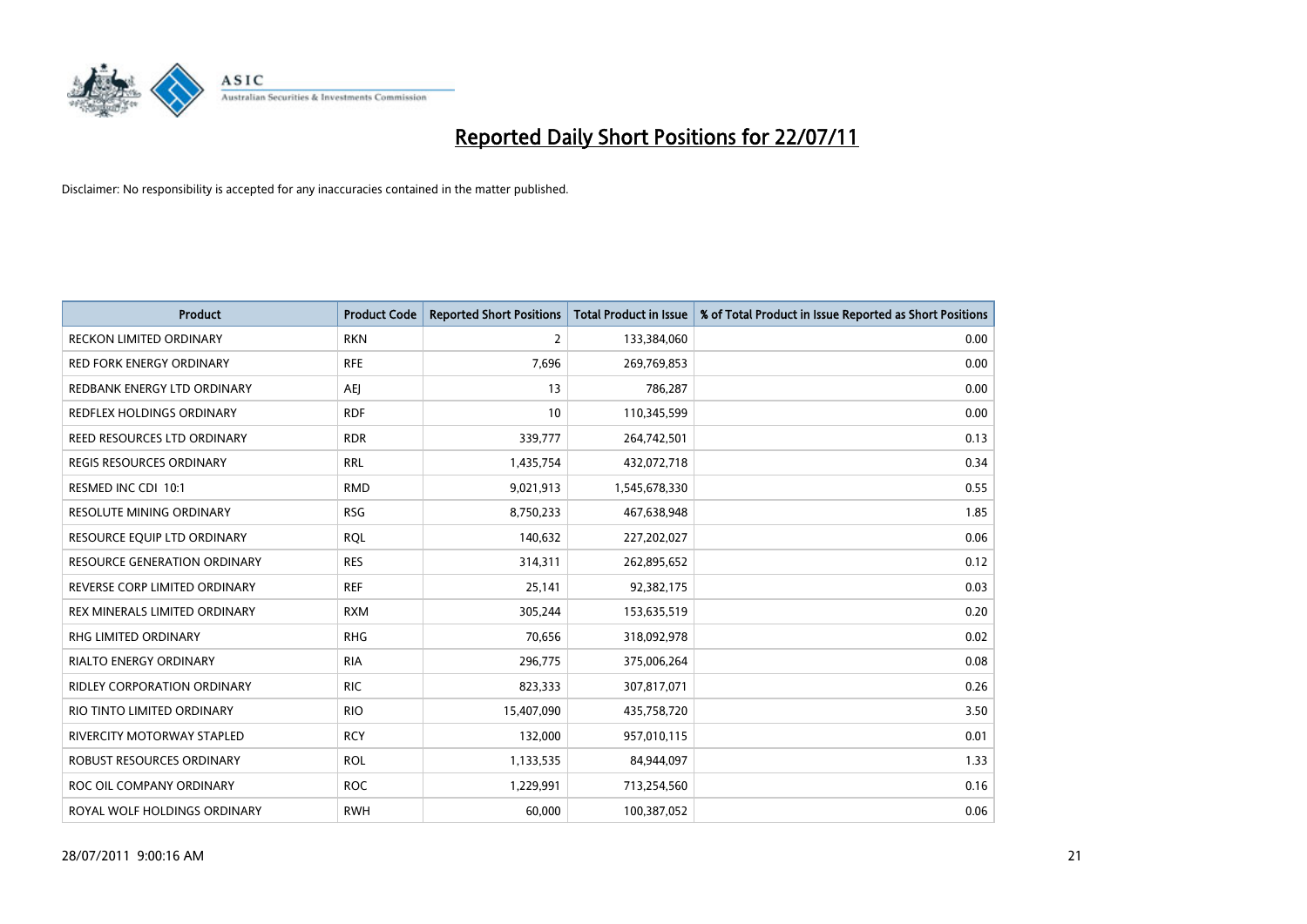

| <b>Product</b>                           | <b>Product Code</b> | <b>Reported Short Positions</b> | <b>Total Product in Issue</b> | % of Total Product in Issue Reported as Short Positions |
|------------------------------------------|---------------------|---------------------------------|-------------------------------|---------------------------------------------------------|
| SAI GLOBAL LIMITED ORDINARY              | SAI                 | 178,458                         | 199,570,046                   | 0.09                                                    |
| SALMAT LIMITED ORDINARY                  | <b>SLM</b>          | 750,353                         | 159,780,299                   | 0.46                                                    |
| SAMSON OIL & GAS LTD ORDINARY            | SSN                 | 1,176,000                       | 1,731,976,929                 | 0.07                                                    |
| SANDFIRE RESOURCES ORDINARY              | <b>SFR</b>          | 1,622,808                       | 149,384,969                   | 1.06                                                    |
| <b>SANTOS LTD ORDINARY</b>               | <b>STO</b>          | 9,267,395                       | 877,955,815                   | 1.06                                                    |
| SARACEN MINERAL ORDINARY                 | <b>SAR</b>          | 304,723                         | 492,251,415                   | 0.05                                                    |
| SEDGMAN LIMITED ORDINARY                 | <b>SDM</b>          | 330,734                         | 209,752,689                   | 0.15                                                    |
| SEEK LIMITED ORDINARY                    | <b>SEK</b>          | 12,044,973                      | 337,065,707                   | 3.58                                                    |
| SELECT HARVESTS ORDINARY                 | SHV                 | 242,439                         | 56,226,960                    | 0.43                                                    |
| SENETAS CORPORATION ORDINARY             | <b>SEN</b>          | 756,999                         | 463,105,195                   | 0.16                                                    |
| SERVCORP LIMITED ORDINARY                | SRV                 | 110,707                         | 98,440,807                    | 0.11                                                    |
| SERVICE STREAM ORDINARY                  | SSM                 | 419,699                         | 283,418,867                   | 0.15                                                    |
| SEVEN GROUP HOLDINGS ORDINARY            | <b>SVW</b>          | 889,439                         | 306,410,281                   | 0.27                                                    |
| SEVEN WEST MEDIA LTD ORDINARY            | <b>SWM</b>          | 4,504,265                       | 610,327,899                   | 0.75                                                    |
| SIGMA PHARMACEUTICAL ORDINARY            | <b>SIP</b>          | 15,236,997                      | 1,178,626,572                 | 1.29                                                    |
| SILEX SYSTEMS ORDINARY                   | <b>SLX</b>          | 198,443                         | 170,133,997                   | 0.12                                                    |
| SILVER LAKE RESOURCE ORDINARY            | <b>SLR</b>          | 63,554                          | 178,882,838                   | 0.03                                                    |
| SIMS METAL MGMT LTD ORDINARY             | SGM                 | 3,605,469                       | 205,408,830                   | 1.75                                                    |
| SINGAPORE TELECOMM. CHESS DEPOSITARY INT | SGT                 | 4,404,167                       | 198,739,178                   | 2.22                                                    |
| SIRIUS RESOURCES NL ORDINARY             | <b>SIR</b>          | 82,500                          | 137,134,586                   | 0.06                                                    |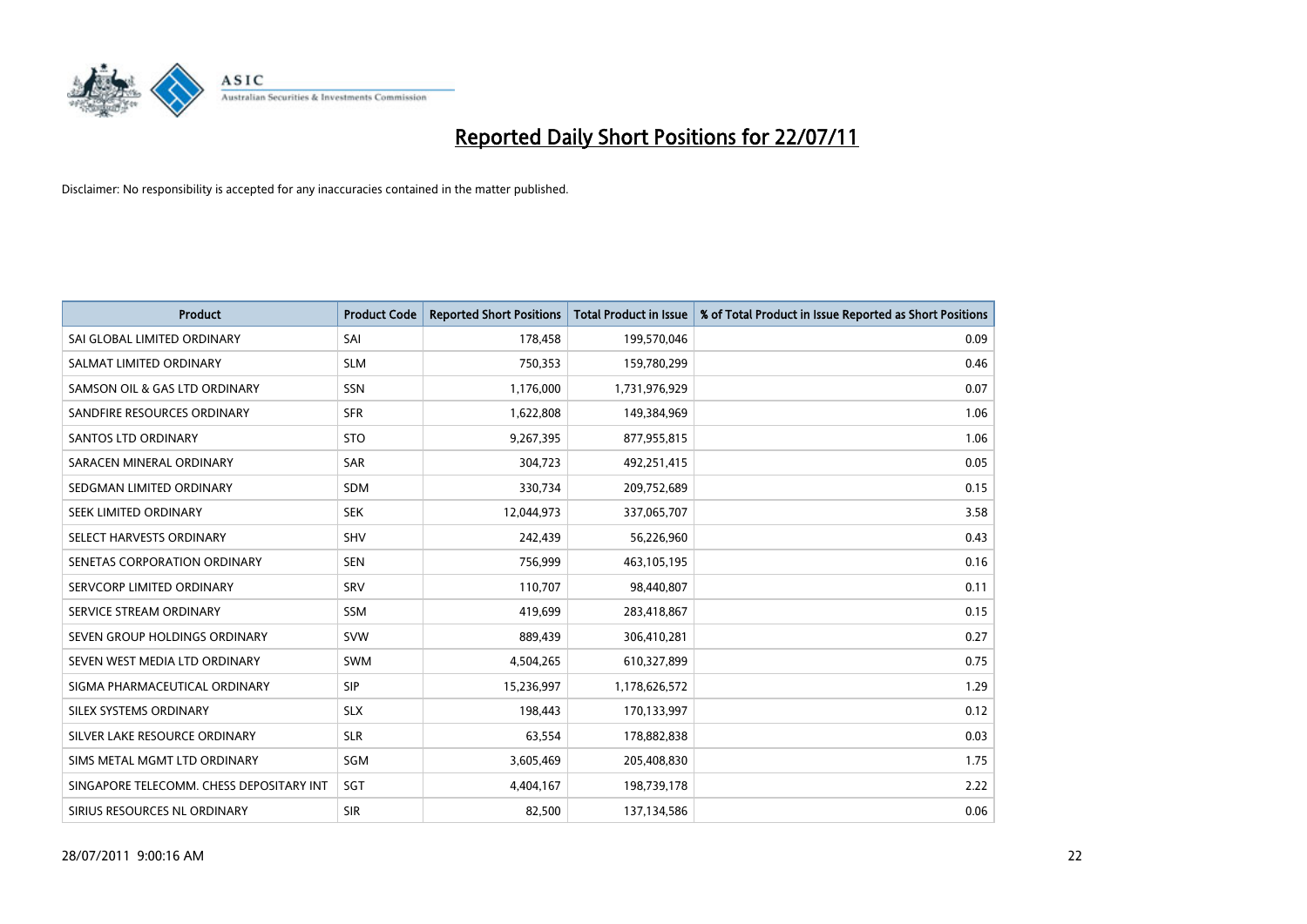

| <b>Product</b>                           | <b>Product Code</b> | <b>Reported Short Positions</b> | Total Product in Issue | % of Total Product in Issue Reported as Short Positions |
|------------------------------------------|---------------------|---------------------------------|------------------------|---------------------------------------------------------|
| SKILLED GROUP LTD ORDINARY               | <b>SKE</b>          | 41,640                          | 233,089,776            | 0.01                                                    |
| SKY CITY ENTERTAIN. ORDINARY             | <b>SKC</b>          | 10,000                          | 576,958,340            | 0.00                                                    |
| SMS MANAGEMENT. ORDINARY                 | <b>SMX</b>          | 202,522                         | 68,246,225             | 0.29                                                    |
| SONIC HEALTHCARE ORDINARY                | <b>SHL</b>          | 5,812,422                       | 388,429,875            | 1.51                                                    |
| SOUL PATTINSON (W.H) ORDINARY            | SOL                 | 21,407                          | 238,640,580            | 0.01                                                    |
| SP AUSNET STAPLED SECURITIES             | <b>SPN</b>          | 6,184,569                       | 2,850,932,204          | 0.21                                                    |
| SPARK INFRASTRUCTURE STAPLED NOTE & UNIT | SKI                 | 14,528,337                      | 1,326,734,264          | 1.08                                                    |
| SPDR 200 FUND ETF UNITS                  | <b>STW</b>          | 8                               | 52,178,556             | 0.00                                                    |
| SPECIALTY FASHION ORDINARY               | <b>SFH</b>          | 874,301                         | 191,786,121            | 0.45                                                    |
| SPOTLESS GROUP LTD ORDINARY              | <b>SPT</b>          | 1,452,248                       | 262,766,725            | 0.53                                                    |
| ST BARBARA LIMITED ORDINARY              | SBM                 | 5,472,044                       | 325,615,389            | 1.69                                                    |
| STAGING CONNECTIONS ORDINARY             | <b>STG</b>          | 2,917,189                       | 78,317,726             | 3.72                                                    |
| STANMORE COAL LTD ORDINARY               | <b>SMR</b>          | 80,440                          | 88,270,738             | 0.09                                                    |
| STARPHARMA HOLDINGS ORDINARY             | SPL                 | 35,445                          | 247,796,578            | 0.01                                                    |
| STH AMERICAN COR LTD ORDINARY            | SAY                 | 9,200                           | 245,846,493            | 0.00                                                    |
| STH CRS ELECT ENGNR ORDINARY             | <b>SXE</b>          | 2,910                           | 160,736,826            | 0.00                                                    |
| STHN CROSS MEDIA ORDINARY                | SXL                 | 2,890,907                       | 705,712,186            | 0.40                                                    |
| STOCKLAND UNITS/ORD STAPLED              | <b>SGP</b>          | 8,500,618                       | 2,383,036,717          | 0.33                                                    |
| STRAITS RES LTD. ORDINARY                | <b>SRO</b>          | 7,769,499                       | 324,796,141            | 2.38                                                    |
| STRIKE ENERGY LTD ORDINARY               | <b>STX</b>          | 2,993,300                       | 377,842,194            | 0.79                                                    |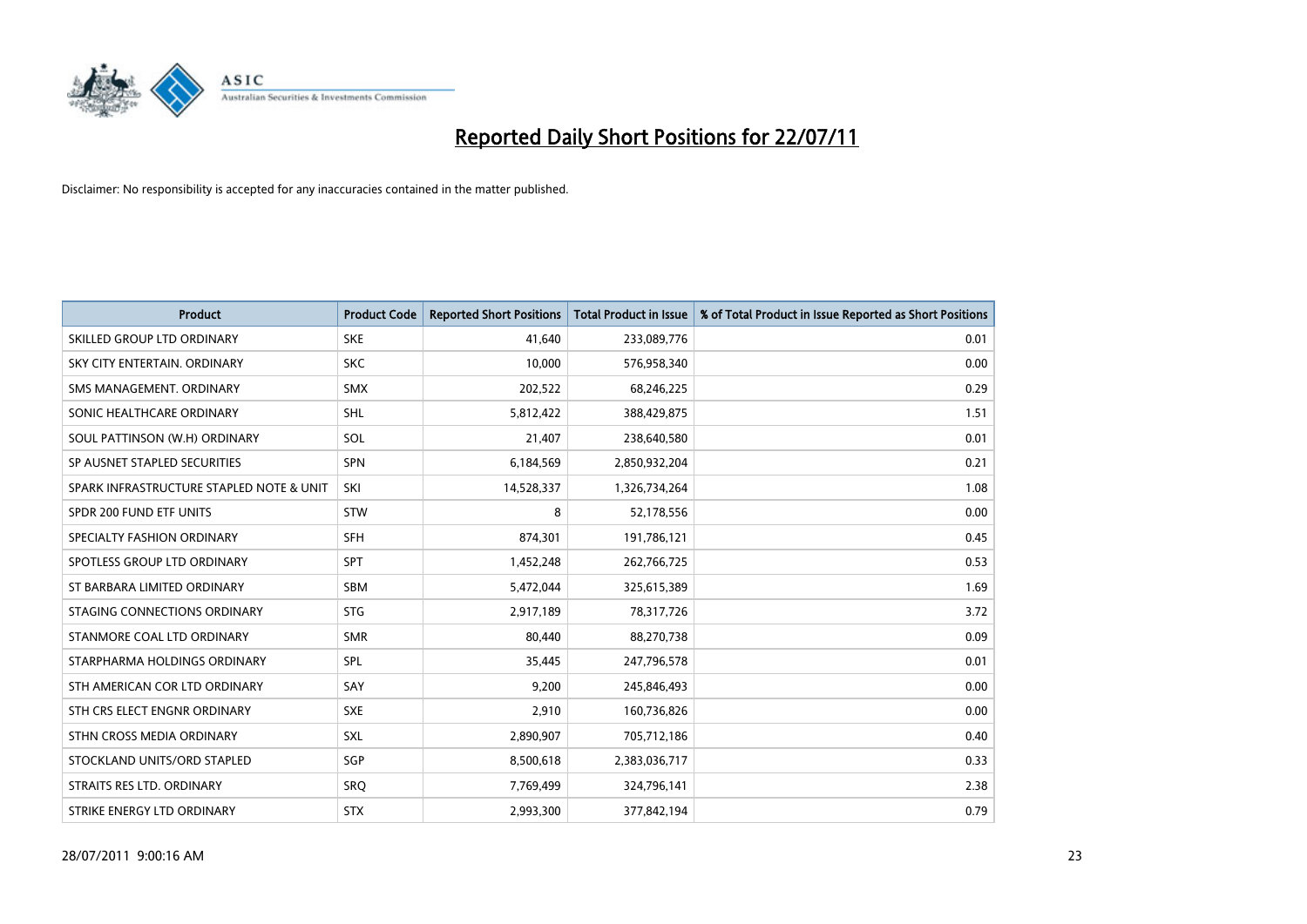

| <b>Product</b>                      | <b>Product Code</b> | <b>Reported Short Positions</b> | <b>Total Product in Issue</b> | % of Total Product in Issue Reported as Short Positions |
|-------------------------------------|---------------------|---------------------------------|-------------------------------|---------------------------------------------------------|
| <b>STW COMMUNICATIONS ORDINARY</b>  | SGN                 | 252,091                         | 364,310,964                   | 0.06                                                    |
| SUNCORP GROUP LTD ORDINARY          | <b>SUN</b>          | 6,858,317                       | 1,286,600,980                 | 0.51                                                    |
| SUNDANCE ENERGY ORDINARY            | <b>SEA</b>          | 52,983                          | 276,709,585                   | 0.02                                                    |
| SUNDANCE RESOURCES ORDINARY         | <b>SDL</b>          | 31,582,486                      | 2,871,597,169                 | 1.09                                                    |
| SUNLAND GROUP LTD ORDINARY          | <b>SDG</b>          | 34,676                          | 224,881,794                   | 0.01                                                    |
| SUPER RET REP LTD ORDINARY          | <b>SUL</b>          | 113,695                         | 130,018,739                   | 0.08                                                    |
| SWICK MINING ORDINARY               | <b>SWK</b>          | 1,548                           | 236,724,970                   | 0.00                                                    |
| SYMEX HOLDINGS ORDINARY             | <b>SYM</b>          | 6,633                           | 189,166,670                   | 0.00                                                    |
| TABCORP HOLDINGS LTD ORDINARY       | <b>TAH</b>          | 4,361,174                       | 688,019,737                   | 0.62                                                    |
| <b>TALENT2 INTERNATION ORDINARY</b> | <b>TWO</b>          | 139,685                         | 144,672,415                   | 0.09                                                    |
| TAP OIL LIMITED ORDINARY            | <b>TAP</b>          | 530,343                         | 240,967,311                   | 0.22                                                    |
| TASSAL GROUP LIMITED ORDINARY       | <b>TGR</b>          | 81,043                          | 146,304,404                   | 0.04                                                    |
| TATTS GROUP LTD ORDINARY            | <b>TTS</b>          | 14,502,378                      | 1,318,683,208                 | 1.09                                                    |
| TECHNOLOGY ONE ORDINARY             | <b>TNE</b>          | 25,706                          | 303,269,455                   | 0.01                                                    |
| TELECOM CORPORATION ORDINARY        | <b>TEL</b>          | 29,202,770                      | 1,924,707,065                 | 1.51                                                    |
| TELSTRA CORPORATION. ORDINARY       | <b>TLS</b>          | 68,756,977                      | 12,443,074,357                | 0.55                                                    |
| TEN NETWORK HOLDINGS ORDINARY       | <b>TEN</b>          | 36,604,314                      | 1,045,236,720                 | 3.51                                                    |
| TERANGA GOLD CORP CDI 1:1           | <b>TGZ</b>          | 155,252                         | 152,679,621                   | 0.08                                                    |
| TFS CORPORATION LTD ORDINARY        | <b>TFC</b>          | 59,417                          | 276,453,042                   | 0.02                                                    |
| THE REJECT SHOP ORDINARY            | <b>TRS</b>          | 593,635                         | 26,071,170                    | 2.26                                                    |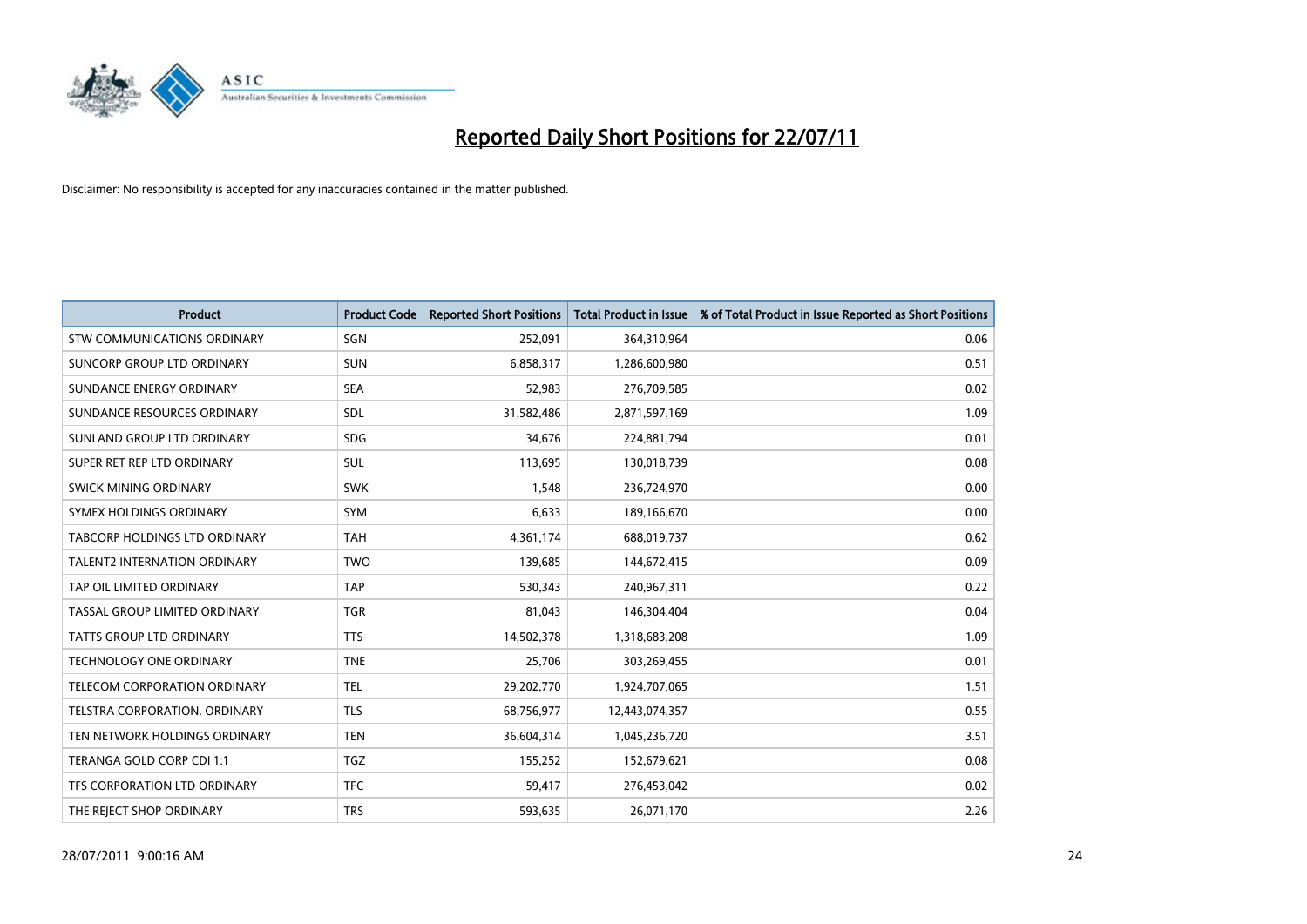

| <b>Product</b>                            | <b>Product Code</b> | <b>Reported Short Positions</b> | <b>Total Product in Issue</b> | % of Total Product in Issue Reported as Short Positions |
|-------------------------------------------|---------------------|---------------------------------|-------------------------------|---------------------------------------------------------|
| THOR MINING PLC CHESS DEPOSITARY 1:1      | <b>THR</b>          | 2,307                           | 222,489,120                   | 0.00                                                    |
| THORN GROUP LIMITED ORDINARY              | <b>TGA</b>          | 22,037                          | 146,091,970                   | 0.01                                                    |
| <b>TIGER RESOURCES ORDINARY</b>           | <b>TGS</b>          | 175,118                         | 671,110,549                   | 0.03                                                    |
| TIMBERCORP LIMITED ORDINARY               | <b>TIM</b>          | 90,074                          | 352,071,429                   | 0.02                                                    |
| <b>TISHMAN SPEYER UNITS</b>               | <b>TSO</b>          | 53,333                          | 338,440,904                   | 0.01                                                    |
| TNG LIMITED ORDINARY                      | <b>TNG</b>          | 4,321                           | 284,803,062                   | 0.00                                                    |
| TOLL HOLDINGS LTD ORDINARY                | <b>TOL</b>          | 26,188,987                      | 710,128,531                   | 3.61                                                    |
| TORO ENERGY LIMITED ORDINARY              | <b>TOE</b>          | 35,404                          | 964,936,676                   | 0.00                                                    |
| TOWER LIMITED ORDINARY                    | <b>TWR</b>          | 689,519                         | 265,176,580                   | 0.26                                                    |
| <b>TOX FREE SOLUTIONS ORDINARY</b>        | <b>TOX</b>          | 14,785                          | 96,503,382                    | 0.01                                                    |
| TPG TELECOM LIMITED ORDINARY              | <b>TPM</b>          | 5,156,609                       | 783,481,644                   | 0.65                                                    |
| <b>TRANSFIELD SERVICES ORDINARY</b>       | <b>TSE</b>          | 6,413,757                       | 549,715,957                   | 1.17                                                    |
| TRANSPACIFIC INDUST, ORDINARY             | <b>TPI</b>          | 9,629,767                       | 960,638,735                   | 1.00                                                    |
| TRANSURBAN GROUP TRIPLE STAPLED SEC.      | <b>TCL</b>          | 3,016,773                       | 1,443,543,731                 | 0.20                                                    |
| TREASURY WINE ESTATE ORDINARY             | <b>TWE</b>          | 17,302,419                      | 647,227,144                   | 2.69                                                    |
| TRINITY GROUP STAPLED SECURITIES          | <b>TCO</b>          | 3,419                           | 203,405,927                   | 0.00                                                    |
| TROY RESOURCES NL ORDINARY                | <b>TRY</b>          | 162,836                         | 87,996,823                    | 0.17                                                    |
| UGL LIMITED ORDINARY                      | <b>UGL</b>          | 4,918,404                       | 166,047,171                   | 2.93                                                    |
| UNILIFE CORPORATION CDI 6:1               | <b>UNS</b>          | 711,263                         | 271,430,663                   | 0.26                                                    |
| VALAD PROPERTY GROUP STAPLED US PROHIBIT. | <b>VPG</b>          | 3,381,579                       | 115,108,116                   | 2.94                                                    |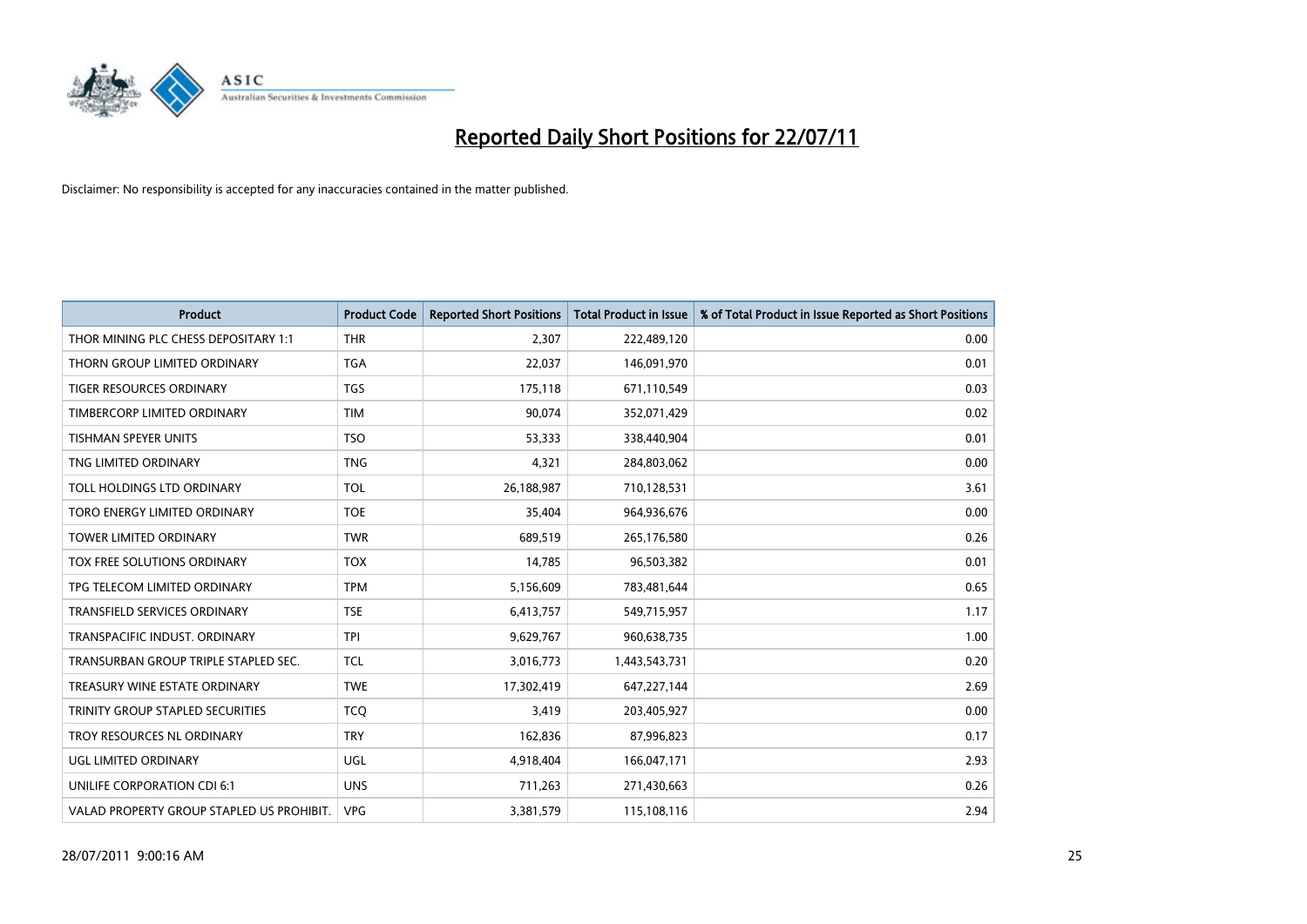

| <b>Product</b>                         | <b>Product Code</b> | <b>Reported Short Positions</b> | Total Product in Issue | % of Total Product in Issue Reported as Short Positions |
|----------------------------------------|---------------------|---------------------------------|------------------------|---------------------------------------------------------|
| <b>VDM GROUP LIMITED ORDINARY</b>      | <b>VMG</b>          | 11,116                          | 193,127,749            | 0.01                                                    |
| <b>VENTURE MINERALS ORDINARY</b>       | <b>VMS</b>          | 300,243                         | 221,093,592            | 0.13                                                    |
| <b>VILLAGE ROADSHOW LTD ORDINARY</b>   | <b>VRL</b>          | 117,299                         | 151,458,556            | 0.07                                                    |
| VIRGIN BLUE HOLDINGS ORDINARY          | <b>VBA</b>          | 20,971,811                      | 2,210,197,600          | 0.94                                                    |
| <b>VISION GROUP HLDGS ORDINARY</b>     | <b>VGH</b>          | 78,000                          | 74,520,926             | 0.10                                                    |
| <b>VITA GROUP LTD ORDINARY</b>         | <b>VTG</b>          | 75,190                          | 142,499,800            | 0.05                                                    |
| VITERRA INC CDI 1:1                    | <b>VTA</b>          | 3,828                           | 68,629,939             | 0.01                                                    |
| <b>WATPAC LIMITED ORDINARY</b>         | <b>WTP</b>          | 70,209                          | 183,341,382            | 0.03                                                    |
| <b>WDS LIMITED ORDINARY</b>            | <b>WDS</b>          | 701                             | 144,055,662            | 0.00                                                    |
| WEBIET LIMITED ORDINARY                | <b>WEB</b>          | 383,185                         | 75,319,056             | 0.51                                                    |
| <b>WESFARMERS LIMITED ORDINARY</b>     | <b>WES</b>          | 17,241,171                      | 1,005,675,940          | 1.70                                                    |
| WESFARMERS LIMITED PARTIALLY PROTECTED | <b>WESN</b>         | 54,738                          | 151,396,222            | 0.03                                                    |
| <b>WESTERN AREAS NL ORDINARY</b>       | <b>WSA</b>          | 6,003,373                       | 179,735,899            | 3.31                                                    |
| WESTERN DESERT RES. ORDINARY           | <b>WDR</b>          | 948                             | 206,935,914            | 0.00                                                    |
| WESTFIELD GROUP ORD/UNIT STAPLED SEC   | <b>WDC</b>          | 11,268,876                      | 2,308,988,539          | 0.48                                                    |
| WESTFIELD RETAIL TST UNIT STAPLED      | <b>WRT</b>          | 35,213,733                      | 3,054,166,195          | 1.13                                                    |
| <b>WESTPAC BANKING CORP ORDINARY</b>   | <b>WBC</b>          | 37,593,152                      | 3,030,073,341          | 1.20                                                    |
| WHITE ENERGY COMPANY ORDINARY          | <b>WEC</b>          | 10,406,710                      | 316,104,241            | 3.27                                                    |
| WHITEHAVEN COAL ORDINARY               | <b>WHC</b>          | 5,840,597                       | 493,800,069            | 1.18                                                    |
| WHK GROUP LIMITED ORDINARY             | <b>WHG</b>          | 60,619                          | 265,142,652            | 0.02                                                    |